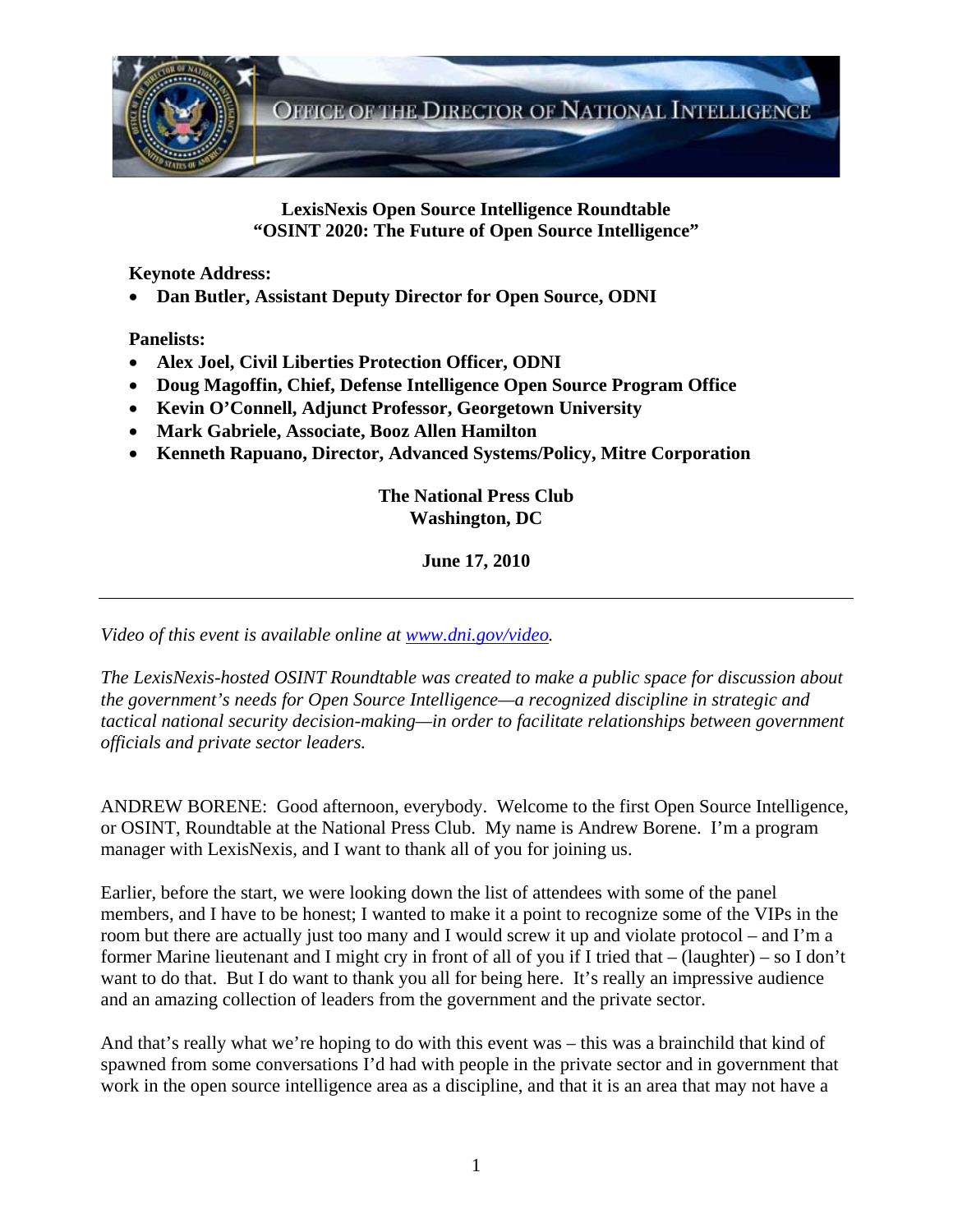set program sponsorship at the federal level; however, there are needs from the government and we need to collaborate and find solutions that answer those needs.

So hopefully, as you were waiting here, some of you had conversations about that, and certainly afterwards, after this expert panel talks, it will set a tone for some continued conversations that lead to innovation that meet the needs of our national security professionals. And that's really the goal here, to facilitate relationships and create an increasingly responsive open source intelligence infrastructure for the government.

And before I introduce our panelists, I just want to make special mention and reference to the Americans that serve in our armed forces and our law enforcement community and in our intelligence community.

I worked for a Marine major once who reminded me that intelligence is a customer service line of work, and who that customer is is the warfighter at the front line, it's the cop on the beat, it is  $-$  in this line of work at times it's supporting people who do not get recognized for taking amazing risks on our behalf, so I just want to express our thanks for that service. They're not with us today but we're thinking of them.

And what I'd like to do now is introduce our keynote speaker and our panelists. Our keynote speaker is the assistant deputy Director of National Intelligence for open source, Mr. Dan Butler. Our panelists come from across the spectrum of the private sector and government with an amazing – really, if you look through the bios in your package, the level of experience in this group is mindblowing.

We have Dr. Gabriele from Booz Allen; Mr. Doug Magoffin, the chief of defense intelligence, Open Source Programs Office; Mr. Rapuano from MITRE Corporation, with very extensive senior government experience; Mr. Alex Joel, who is the civil liberties protection officer at Office of the Director of National Intelligence; and Mr. Kevin O'Connell, professor at Georgetown and CEO and president of Innovative Analytics and Training.

And amongst this group of experts, Mr. Butler is going to set the tone talking about a vision or an idea for what open source intelligence may look like in the year 2020 and, a decade from now, what are those needs that the government has, or what are the things that we can do as private sector and government persons interested in meeting those needs – enhancing the security of our country and enhancing the competitive advantage for our nation.

So that is the theme. I would like to introduce our keynote speaker, Mr. Dan Butler. Mr. Butler has been the assistant deputy Director of National Intelligence for open source since 2008. Previous to that he was at the Office of the Director of National Intelligence since 2006 and has over 24 years of experience in the Department of Defense intelligence community.

I read his bio. He has handled the TARPS Aerial Reconnaissance Pods. He has handled human intelligence or human collections requirements. He has handled congressional affairs on the Hill with experience at NCIS. There is famous television show about that, sir. I don't know if you're aware of that.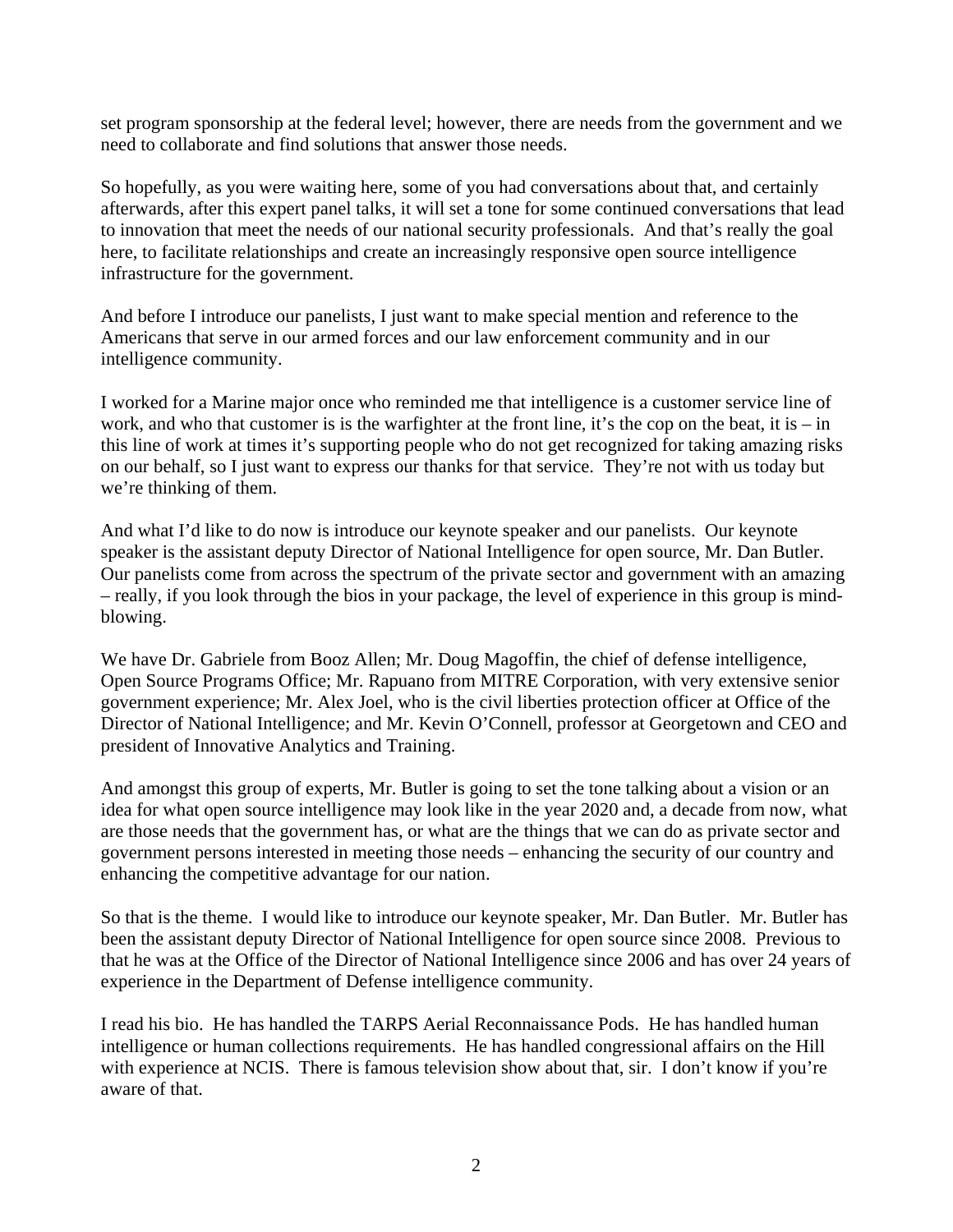DAN BUTLER: It's my favorite show. (Laughter.)

MR. BORENE: And he was also the executive director of the Air Force Office of Special Investigations, which I don't believe there is a famous television show about that one –

MR. BUTLER: Not yet.

MR. BORENE: – but perhaps there will be some day. But we are very, very fortunate to have such an amazingly distinguished panel. And after this I'm going to step out of the way and let them kind of manage the show.

Each of our panelists will talk briefly about their experience and vision and then we'll open it up to audience questions. And with that I would like to introduce our keynote speaker, Mr. Dan Butler. (Applause.)

MR. BUTLER: Thanks, Andrew. Actually, I would like to thank Andrew and LexisNexis and the National Press Club for hosting this event and doing the difficult work of organizing it.

When Andrew suggested this a couple of months ago now, I think it was, he told me there was a hunger for discussion in our community, in our professional community, about open source intelligence, and he reminded me of the conference we had – three-day conference back in 2008. And I thought, yeah, there might be a hunger for it, and I was surprised actually when I saw that he had to cut off registration for the event today.

And I appreciate the great turnout, and it's kind of like a reunion. I'm seeing a lot of really terrific people, people that were pioneers in this business, people like Peggy Lyons (sp), who actually wrote the first Intelligence Community Directive 301 on the National Open Source Enterprise; Dr. Dick Ward from the University of New Haven, who is truly a pioneer in the academic community in terms of bringing open source exploitation capability to the forefront. And I saw that firsthand when he was the dean at Sam Houston University. So really, this is a pleasure for me to be able to see so many good friends and colleagues.

I want to thank my panelists, my colleagues, who have taken time out of a very busy schedule to join us here today. Alex Joel is jumping on a plane as soon as we finish up here and going off to speak somewhere else. Ken Rapuano came rushing up 95 to be here to join us today. Doug Magoffin was probably just lingering in the hallway somewhere most of the morning. (Laughter.)

DOUG MAGOFFIN: Watching soap operas.

MR. BUTLER: But we really were fortunate to get people like Kevin O'Connell and Mark Gabriele, who can tell us a lot about what we should be anticipating in the future for open source intelligence.

And I want to thank all of you for coming. I know you all are very busy, and I know from knowing many of you that you are critical to the overall enterprise, what I consider not the intelligence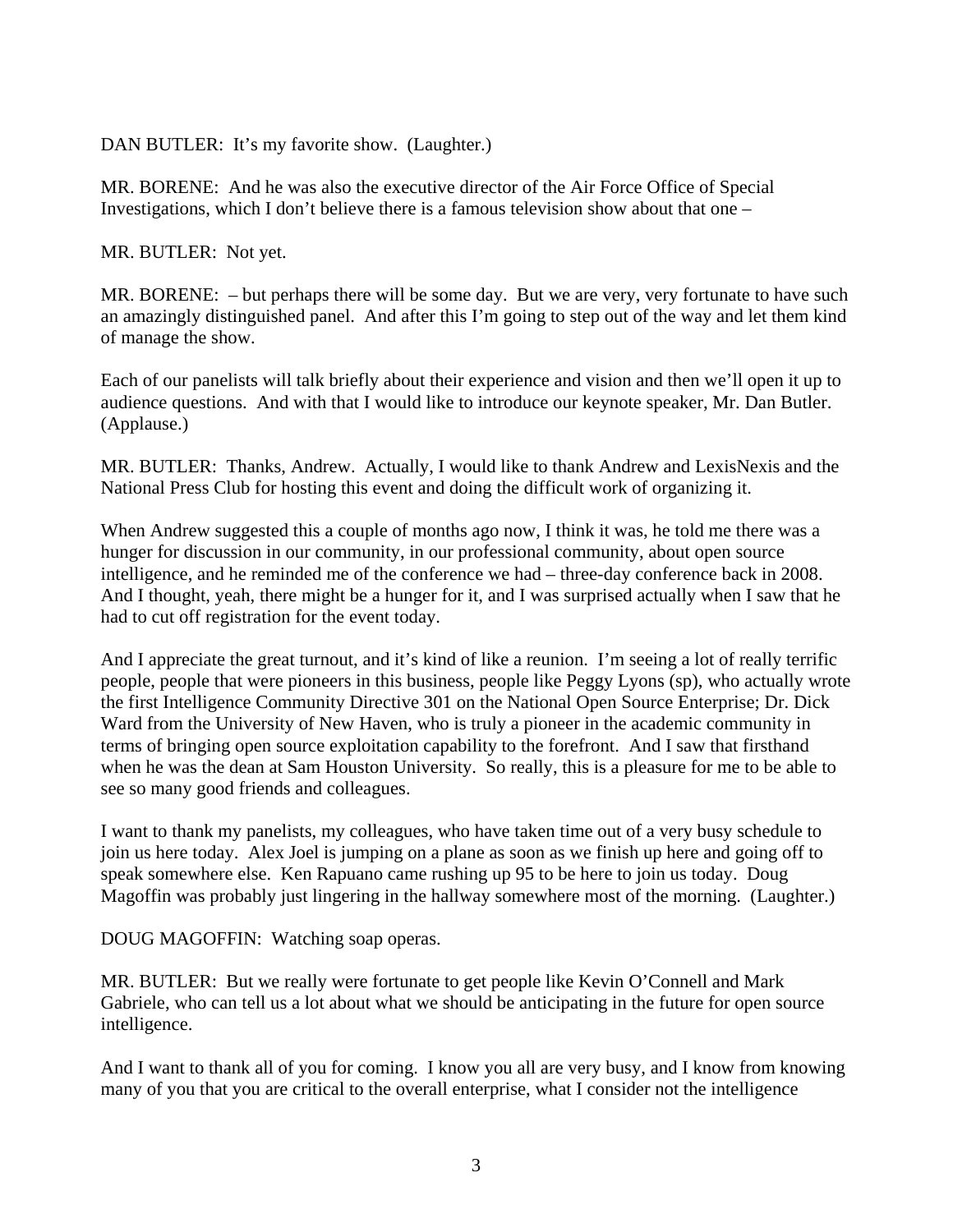community but the community of intelligence that we in the IC need to tap into to be able to do our job most effectively.

Let me start by just saying that – telling you a little bit about my small office. Peggy has heard this a few times. My small office was established by our first director of National Intelligence, Ambassador John Negroponte during the first year of the ODNI, and we were charged with advocacy, integration, evaluation, oversight and guiding strategic investment in our National Open Source Enterprise.

And I'm reading this to you out of the first Intelligence Community Directive 300, that actually outlined responsibilities within the DNI, within the Directorate of Collection, for various disciplines that we needed to provide oversight for for the entire community.

Now, I'm also charged with encouraging community collaboration, building public-private partnerships, overseeing the DNI Open Source Center and two other national centers. In my advocacy role, I'm a big believer in public discourse about our profession, within the bounds of discretion of course, and believe we have a responsibility to think strategically about our future intelligence community enterprise.

I'm proud of the dedicated men and women who have built and sustained our nation's open source exploitation capabilities. They are extraordinary professionals. They include librarians like Janet Burke (sp), who is sitting here on the second row, the librarian up at the National Air and Space Intelligence Center. I've watched Janet play a leading role in building our National Open Source Enterprise for the intelligence community.

Events like this one allow us to contemplate how the future open source environment might present us with new challenges and new opportunities – opportunities to do our job better, more efficiently, and honoring our pledge to safeguard our national security and protect and defend our Constitution and our values.

My job this afternoon is to provide some foundation and some context for you and the exceptional panelists that have joined us today. We're here to think towards the future, 10 years hence. Now, I've always found that it's good, if we're going to have a panel and discuss something like OSINT, that we should define right from the outset what we're talking about. So let me offer to you the official definition of OSINT, at least the official IC definition.

"Open source intelligence is intelligence produced from publicly available information that is collected, exploited and disseminated in a timely manner to an appropriate audience for the purpose of addressing a specific intelligence requirement." That comes from the Intelligence Community Directive 301 entitled "National Open Source Enterprise." And we didn't make it up. It was cribbed, actually, from law – the National Defense Authorization Act for FY 2006.

"Open sources" is kind of a term that's in vogue. I would say it's in vogue today because we were trying to think of a better way to capture what we're doing today as opposed to what we've done for decades, because really we're not doing anything much different than we did during World War II or during the Cold War.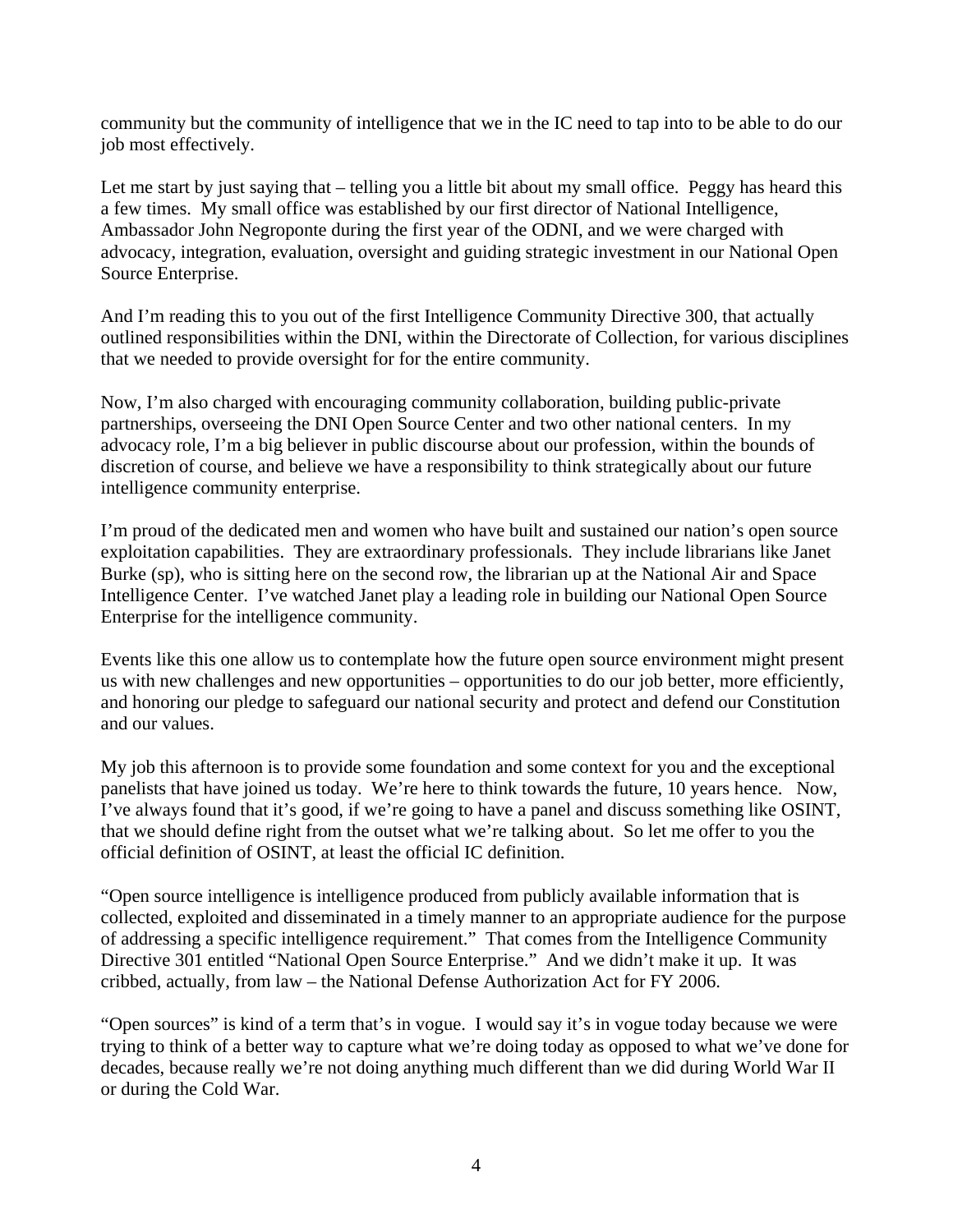Open source is research. It's good research. It's rigorous and disciplined research. And I could give you a lot of good examples of how our intelligence community back in the 1940s and 1950s was built on a very solid foundation of what today we call open source intelligence, or open source exploitation. Back then we called it research. We went to librarians to get us the information and to help us find the answers we needed in order to perform our job.

What I would rather do is focus in on the game changer. The game changer was the Internet. We are in the Internet age. Today, in 2010, we're grappling with a capability that is a tremendous force for good, as we have all experienced, I'm sure, and it can be used against us. It can be used against our national security. It can be used against our families. So it's a typical double-edged sword, a tool that can be used for good or for evil, and it's a tool that we have to figure out how to exploit best. The Internet has transformed the open source universe.

So what's the ODNI interest in open source exploitation today and looking toward the future? Well, I would like to talk about our imperatives. I think it's important to look back at, even just five years later, why we are here, or why I'm here at least and why my panelists are engaged in this effort with us in trying to develop a federated National Open Source Enterprise.

The Intelligence Reform and Terrorism Prevention Act of 2004, in Section 1052, states that, "It is the sense of Congress that open source intelligence is a valuable source that must be integrated into the intelligence cycle to ensure that United States policymakers are fully and completely informed. The DNI shall ensure that the intelligence community makes efficient and effective use of open source information and analysis." That charge doesn't come much more directly or strongly, I think, than was provided by Congress and that sense of Congress.

The WMD Commission reported out in 2005 in the wake of the 9/11 disaster, and they looked at open source. And one of the things that they gave and provided to us as our mandate, as our charge and as our imperative was that we needed to do more with open source.

The WMD Commission stated, "Increasingly, intelligence community professionals need to quickly assimilate social, economic and cultural information about a country, information often detailed in open sources."

Executive Order 12333 as amended states, "All reasonable and lawful means must be used to ensure that the United States will receive the best intelligence possible. All means consistent with applicable federal law in this order and with full consideration of the rights of United States persons shall be used to obtain reliable intelligence information to protect the United States and its interests.

"Special emphasis shall be given to the production of timely, accurate and insightful reports responsive to decision-makers in the executive branch that draw upon all appropriate sources of information, including open source information."

So these are our imperatives today. We're charged with ensuring that we make the best use of a vast and growing repository of open sources, and the Internet has dramatically changed the availability of open sources to the intelligence community.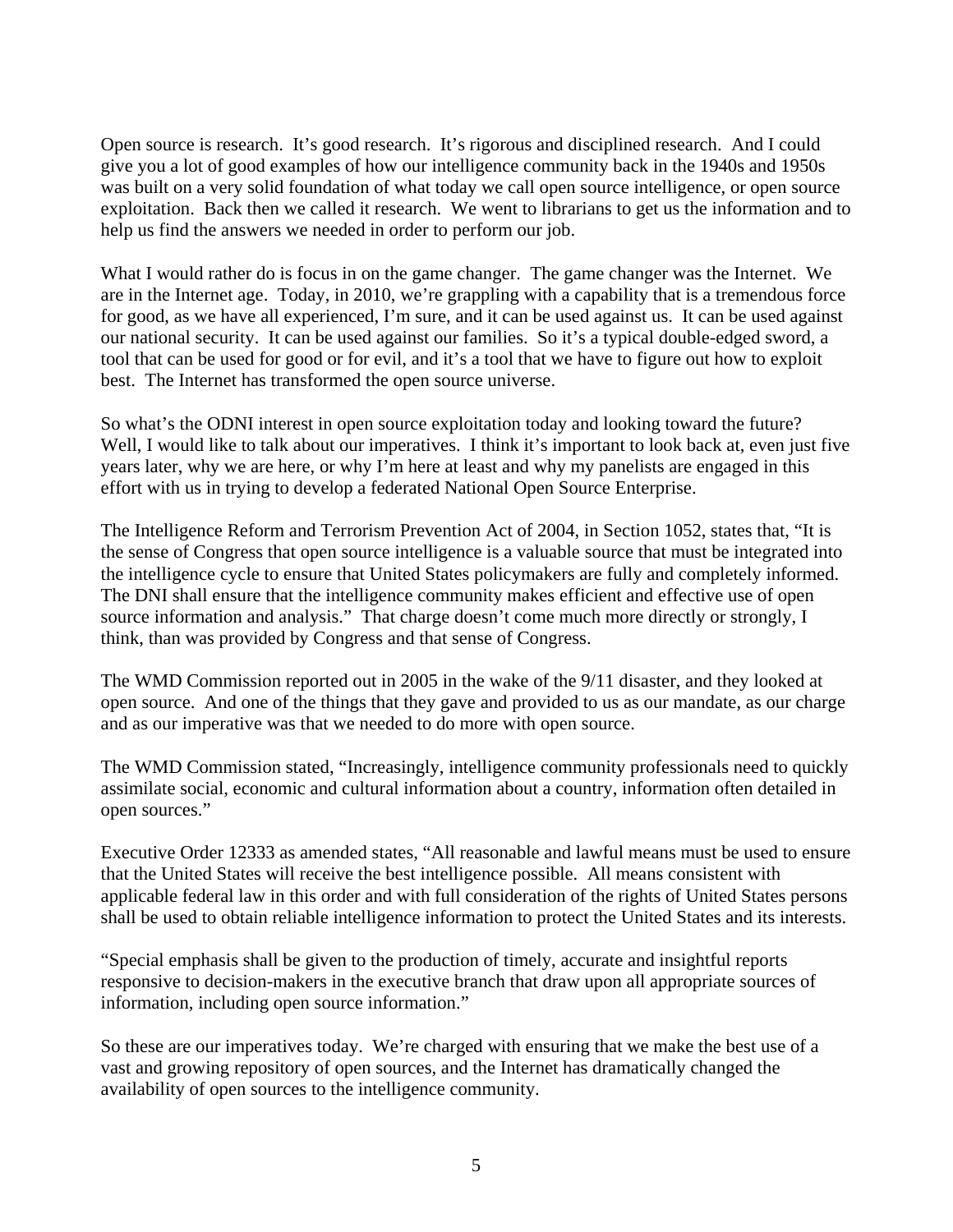Looking to the future – that's what we're here to do today. We want to try to look forward 10 years into 2020 and try to figure out, try to grapple with and deliberate on, what might the open source universe look like in 10 years and what might we, as the intelligence community, need to be thinking about? How might we partner with our important partners in the private sector, in academia, foreign partners?

The WMD Commission actually projected ahead what they expected to see if we as an intelligence community did our job and did it well. According to the WMD Commission, it is our hope that open source will become an integral part of all intelligence activities.

The WMD Commission also referred to a finding and a recommendation where they recommended that about 50 open source analysts – they called them "evange-analysts" (sp) – be dedicated to the task of going out into the intelligence community and spreading the gospel, so to speak, of open source and the power of open source.

But the WMD Commission wasn't thinking in static terms. The WMD Commission said, however, we have an expectation. "We expect that the need for these specialized analysts will not be permanent. Over time, the knowledge this group has about open sources is likely to be absorbed by the general population of analysts as a result both of their education outreach efforts and of the influx of younger, more technologically savvy analysts. As this happens, these open source specialists can be absorbed into the broader analytic corps."

Now, it's important to understand this charge or this expectation from the WMD Commission. For those of us in this business who are responsible for ensuring that the IC makes appropriate and best use of open sources, we have been tasked by the Weapons of Mass Destruction Commission essentially with putting ourselves out of business – out of the business of establishing, nurturing, governing an industrial area capability for delivering open source-derived intelligence to decisionmakers. The WMD Commission's underlying message is that open source exploitation skills should be a core competency of every intelligence professional.

If we do our job well, we should see the U.S. intelligence community in 2020 exploiting, in a disciplined, ubiquitous fashion, the vast, pervasive and persistent cloud of open sources of information that the Internet and other technologies are now making accessible and conceivable. Our efficient and robust just-in-time access to expertise, knowledge and open source-derived wisdom should improve to the point that we can truly focus more acutely on the most difficult intelligence challenges facing our nation using other means, more expensive means, more esoteric, other-than-open-source means of collection.

I think there are several factors that we need to think about as we look to 2020. The first is obviously going to be technology. We have already seen that the Internet is a game-changer and we are going to see, riding on the backbone of the Internet, more game-changers, and I think Mark Gabriele will talk – or speculate about what some of those game-changers might look like.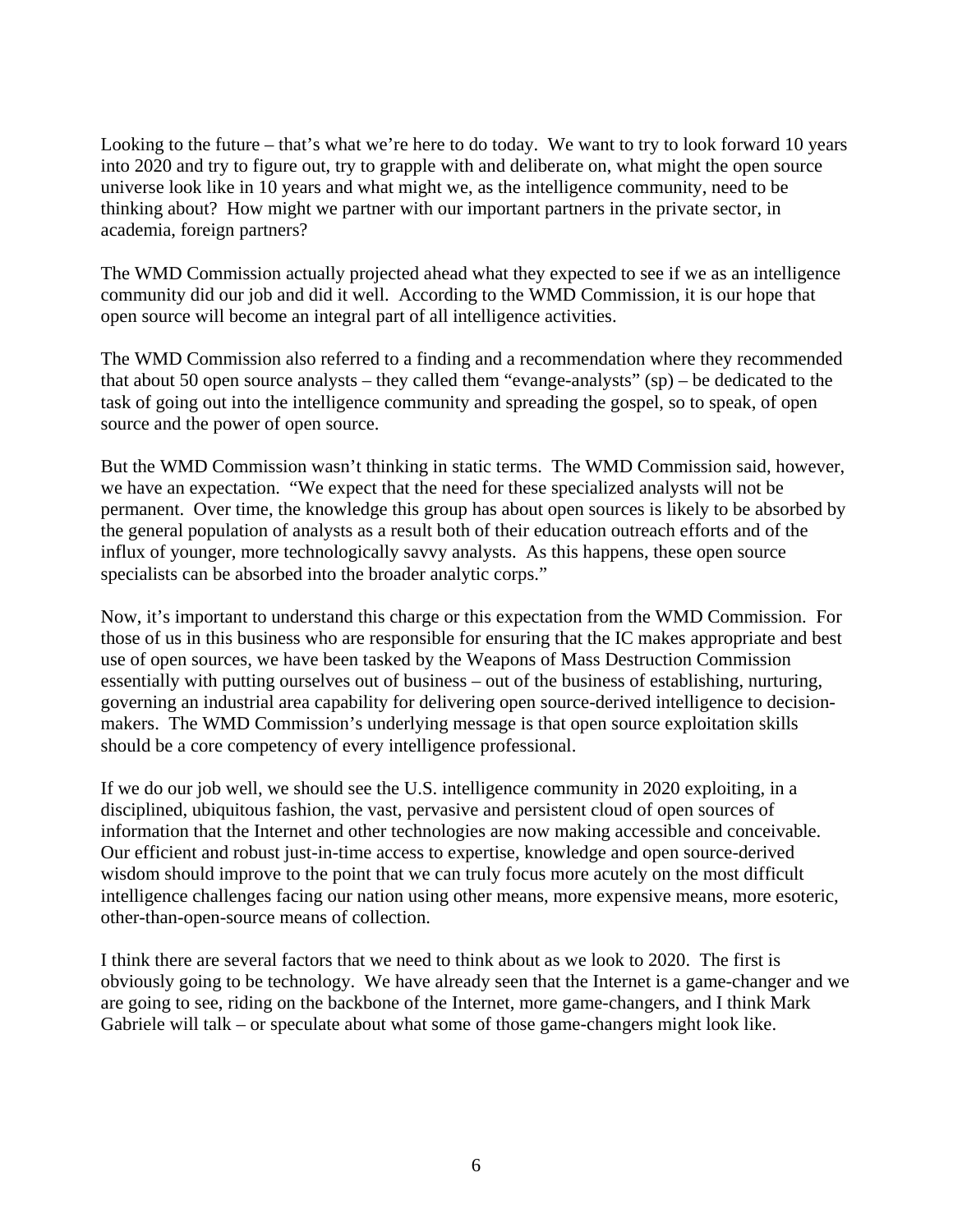Smartphones. It's astonishing today what a smartphone is capable of and what that provides to anybody with access to a smartphone, and what it provides to people that can get that material that people that have a smartphone can access.

GPS devices. Some of you, like my wife and I today, probably used a GPS device to get here. The GPS device in our vehicle – the Garmin, the Magellan, the TomTom – that is a tool that's empowered by open source data, NAVTEQ data, and that's a great example of the blending of technology and open source data in an interface that provides very actionable, timely, instantaneous intelligence.

Dr. Mark Gabriele will offer some insights into what we could be facing in the next 10 years and what those open source intelligence technologies could mean to our national security.

The second item I think we need to talk about are resources and risk. We should anticipate that our ability as a nation to fund ever-increasing growth in intelligence community budgets will end. What might that mean to our intelligence community, to our effort to exploit open sources? What about the relative capabilities of our adversaries? How might actual risk and the U.S. public's tolerance of risk change in the ensuing 10 years?

Ironically, despite our immense national wealth and unprecedented investment in intelligence community capability, one could argue that our comparative advantage as an intelligence powerhouse has eroded in recent years with the advent of the Internet and the astonishing access to data it affords to everyone – to your children, to our adversaries. The poor man's intelligence community is now available to anyone with access to an Internet café or a smartphone.

Our relative expertise and ability to exploit open sources is one advantage we would be welladvised to ensure we never cede to our adversaries. We must stay at the forefront of open source exploitation, innovation and sophistication.

What if budgets do fall? It's a trite but powerful aphorism that necessity is the mother of invention. My team recently examined what the future could look like if we were forced to deal with drastic budget reductions in the intelligence community.

We took an extreme case and simulated a much smaller nation. We used an actual nation, that I hesitate to name, with a much smaller intelligence budget to postulate and assess how the U.S. intelligence community might actually end up relying more on inexpensive, virtually free open source information to address many of our intelligence requirements.

Panelists today with extensive experience dealing with outsized challenges and constrained resources are two former Marines, Doug Magoffin and Ken Rapuano, can address how falling resources, changes to our comparative advantage over adversaries, our adversaries' growing sophistication and access to open source intelligence, and U.S. society's tolerance of risk and intrusion into our privacy can affect how we might use or might refrain from using open source technologies in the future.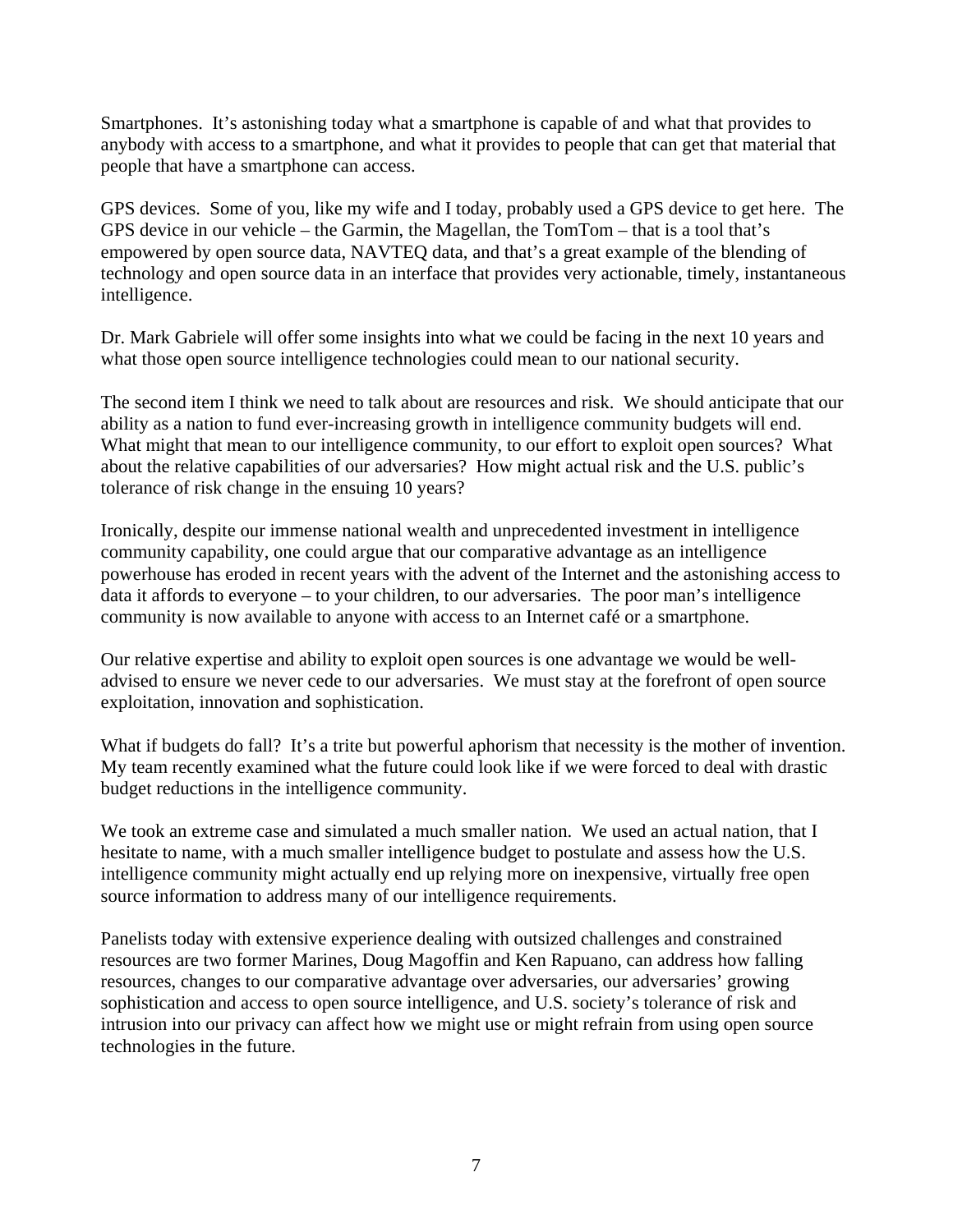Third, civil liberties and privacy – key issues that we need to think about in the next 10 years. Foreseeable and unforeseen advances in technology, fluctuating resources and adjusting comparative advantages enjoyed by our adversaries will have significant ramifications for our society, for our security, for our civil liberties and for our privacy.

Again, Ken Rapuano, enjoying the perspective of somebody with direct and intense involvement in our homeland security policymaking after September  $11<sup>th</sup>$ , 2001, can discuss the tensions in delicate and shifting policymaking and political balance we must find between security and privacy. And he can speak to how that balance changes with events, the actions of our adversaries, and other factors beyond our control.

Our community's leading expert on civil liberties and privacy and what we as intelligence professionals must consider as we try to carry out our responsibilities is our statutory ODNI civil liberties protection officer, Mr. Alex Joel. Mr. Joel can speak to potential impact of pervasive Internet access to information about U.S. persons and how we must consider how and when we can, should, or should not exploit new technologies.

Finally, a fourth issue that I think we have to grapple with is how we organize and prioritize today to make most efficient use of open sources in the next 10 years. In my view, this is our real challenge. It's something we as U.S. intelligence professionals, intelligence community leaders, U.S. industry and potential partners, partners in academia, must collectively tackle.

If we aspire to make disciplined, rigorous and sophisticated use of open source exploitation; if we intend to make that a core competency of every intelligence community professional, what might that require? How will dramatic technological shifts affect our ability to get to that stage? Will our national demographics, as the WMD Commission suggest, help us achieve our goals, or will we need to do more to exploit our demographic advantages? Do we, in fact, enjoy relative demographic advantage or will other nations enjoy those comparative advantages and outstrip us in sophisticated use of the Internet as an intelligence engine?

With growing access to open source data and new tools and applications that can sift and mash up that data for relevance and timely action, how much, if any, of the open source intelligence exploitation industry will be the exclusive province of the U.S. government, and how much will we be borrowing or buying just-in-time, and possibly at dramatically lower costs, over the next decade? Mr. Kevin O'Connell and our entire panel can help us delve into aspects of these and other key questions as we contemplate OSINT in the year 2020.

Thank you for joining us today. I look forward to your questions, your insights and a constructive dialogue on these issues. And with that, I'll turn it over to you, Andrew.

MR. BORENE: Thank you, sir. Our next speaker is Dr. Gabriele from Booz Allen, who will be speaking about technology and future implementation.

MARK GABRIELE: I'm just waiting for my slides to come up, but I was delighted to be invited to speak today, and part of the reason was when I was told the subject matter being the future of open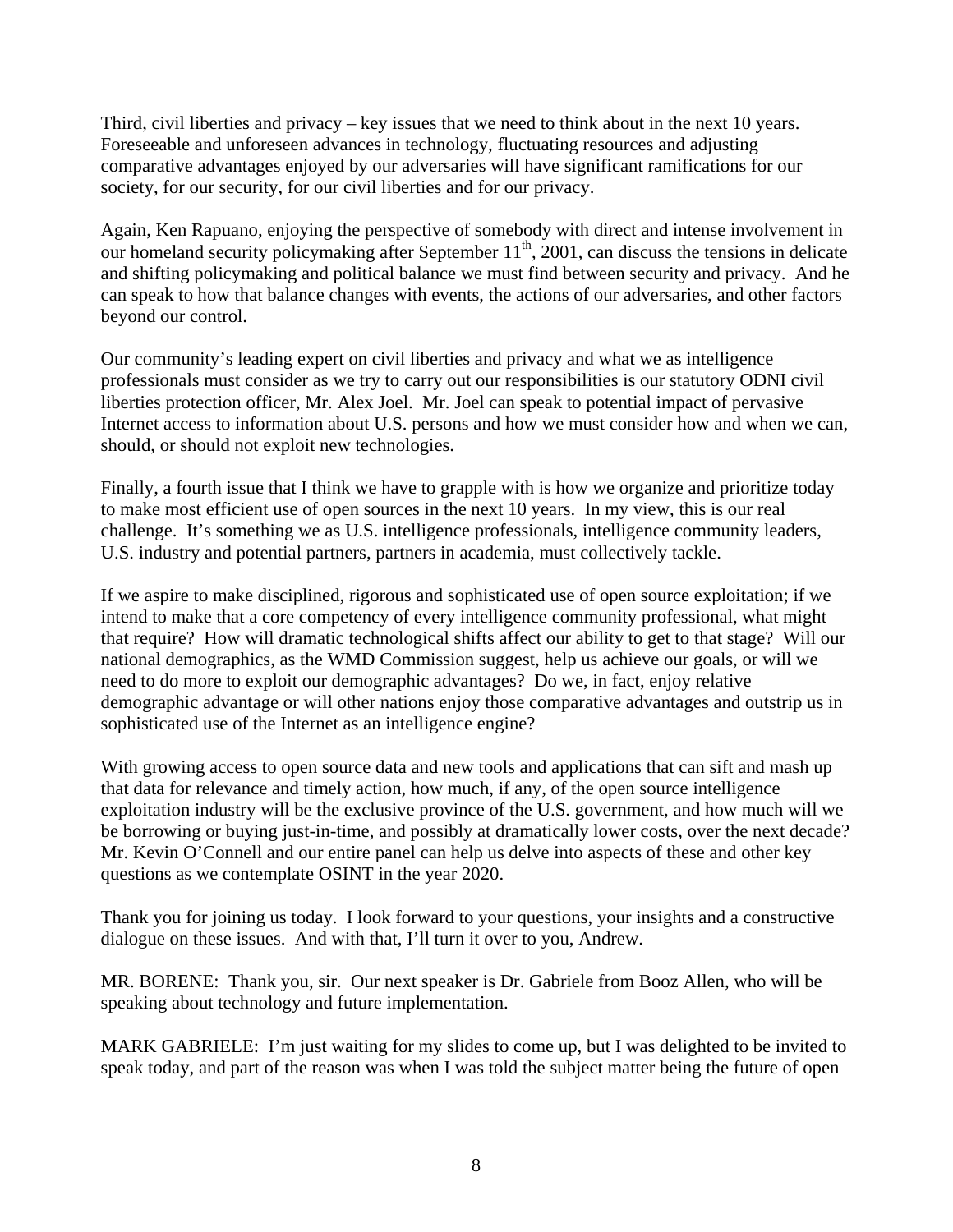source in the year 2020 and I was asked to speak about technology I said, oh, good, I get to make stuff up. So you can't pin me down on anything.

Could you slide that this way a bit so I can see it? Thank you.

So having said that, you can't hold me to anything I'm about to say except the stuff that has already happened, so let's go.

I decided to look at kind of a particular case of technology adoption and use that as a basic model, so I looked at Africa. Now, everybody starts by looking at the past to try to predict the future and do the extrapolation. Well, in the year 2000 in Africa there was about 2 percent of the population that had cellular telephones. That's changed bit. If we look today, it's nearly 33 percent of the population, and actually that's kind of low because the population demographic in Africa skews young.

So if you think about adults carrying cell phones, it's actually closer to half or more adults carry cell phones, and that's throughout the continent on an average basis. If you look at North Africa, the penetration is in the mid-60s, and if you look at certain countries like South Africa, for example, the penetration is nearly 100 percent. Everybody has got a cell phone.

So what's telecom technology look like in Africa? Well, what did it look like in the year 2000? It looked like just about nothing. Now, this is what cellular technology looks like in Africa today. That is a common phone in Africa. That is a Motorola Timeport, and it's got a catchy name of L3089, I think – one of those things that sticks with you.

That was introduced in the year 2000, and that phone has – one of the big features that they advertised was you could set it to vibrate. That's what cellular technology looked like in our country 10 years ago and that's what it looks like largely in Africa today. It doesn't have a Web browser. You can send text messages with it. It is a multi-band phone so it can roam to other different networks, and that's very important. Next.

Now, like I said, it's a pretty capable little unit. It does what you expect a basic cell phone to do. It did for me. I owned one of these things 10 years ago, but like I said, if we're talking about the African continent, that's pretty much what people carry; small Nokia phones with similar feature sets, that phone, that kind of thing.

So what is telecom technology going to look like 10 years from now in Africa? Go ahead. I'm guessing it looks a lot like this, which is what we are carrying today. That's a picture of an iPhone 4. Now, it does a little bit more than just have multiple bands and the ability to send SMS messages. It has a full 30-frame-per-second high-definition video capability. That's 720p video. It has a five megapixel camera.

It has a GPS. In addition to the GPS it as a compass, it has an accelerometer and it has a gyroscope, which means if I decide to take a picture with that camera or take a video with that camera, the camera can tell me not only where I was standing but where the phone was in space. It can say, you were looking in the direction of 130 degrees and you held the phone at an angle of three degrees out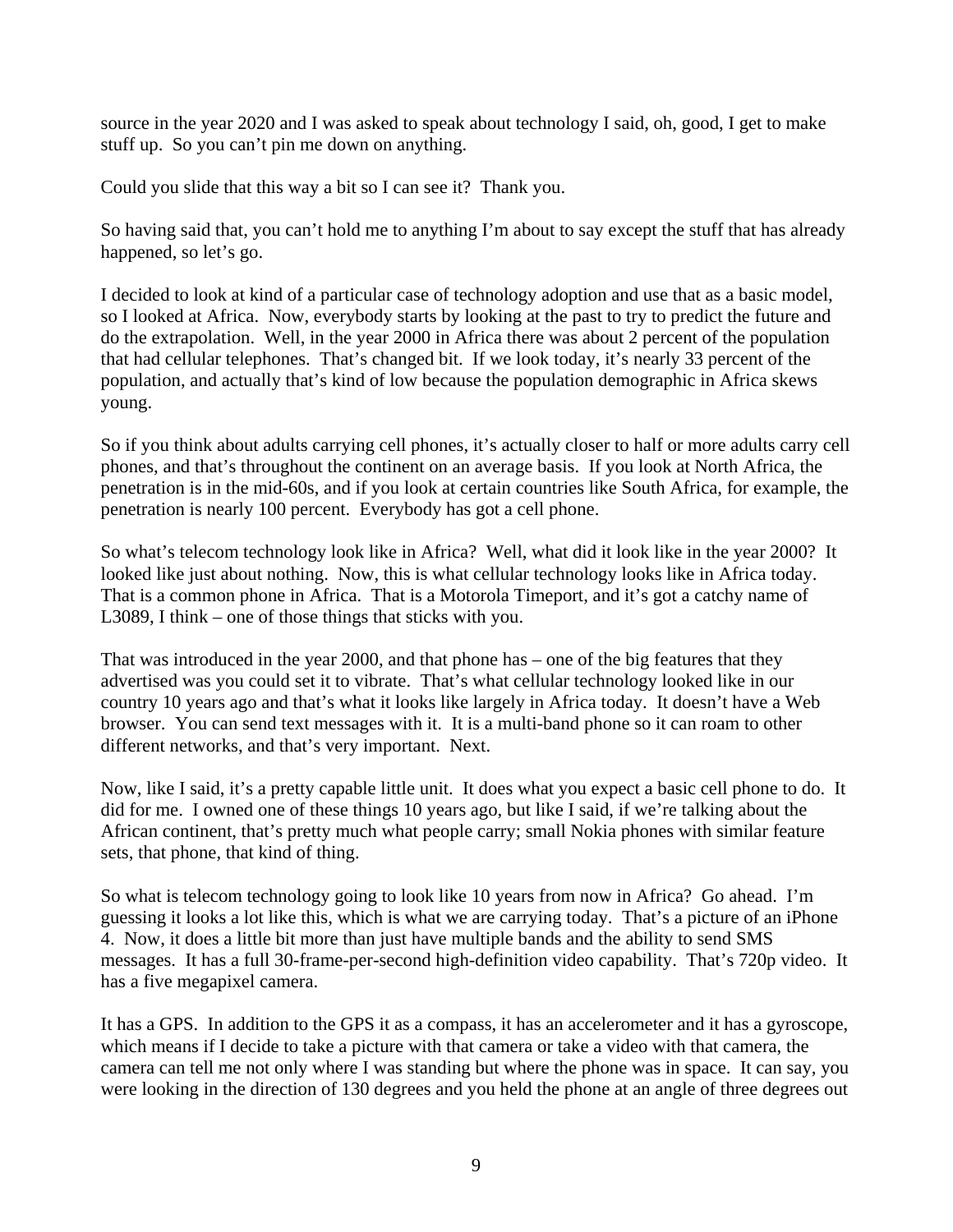of vertical, and you were moving the phone too while you took this video, so you panned to the left at this speed. I can tell you exactly where that phone was when it collected that image or that video.

It also has the – like I said, it's got the GPS so you can just flip the phone on and leave a trail of breadcrumbs. It can serve as a tracking beacon. It can serve as a location device. It can do all kinds of things. And it has way more computational power than the computer you had on your desktop a few years ago, and that's all internal to the phone. And, oh, yeah, it's got better battery life than the Motorola I just showed you. Next.

Visualization tools. Again, I looked at the past and tried to project forward a bit. So the first thing is Google Earth. That came out several years ago and it's a helpful tool for visualization of all kinds of things. And if you'll click the link.

This is from a website called North Korea Watch, and it's pretty dense; I didn't extract out any of the points. But those were all kind of interesting places in North Korea, and how that map was populated was North Korea Watch said, hey, anybody gone to North Korea? You seen anything interesting? Make a note of where it is; sent it to us. And so people have and that's what it looks like. There's a map with all kinds of different bases.

And if you go to Google Earth and scroll around and click on those links, you'll find, oh, yeah, that's an SA-3 site. Isn't that cool? Because just people volunteered that data and it's been populated and collected over time. It's relatively static but it's there. And it's helpful and it's a useful way of visualizing and sharing information on a completely open source basis.

Now, move forward in time a bit. There is an interesting tool called Ushahidi, which is the Swahili word for witness. And it's been funded by a number of fairly reputable funding agencies – MacArthur Foundation, a lot of different people – Carnegie Endowment, I think.

What it does – if you go to the link – it was designed in the aftermath of the Kenya unrest in the wake of their elections in 2008 and the idea is that you set up a fairly lightweight little webserver and people can send text messages to it, they can send e-mails to it. They send whatever, just reports of stuff going on. It geolocates those things. It makes them available to everybody. It can send out a steady stream of messages. It can make them available on a map for you to look at.

It can do all kinds of stuff. It's been used recently in the aftermath of the Chilean earthquake. It's been used recently in Haiti, in the aftermath of that earthquake. And, actually, if you scroll down a bit there, there's a Sudan vote monitor listed at the bottom.

If you scroll down a bit further, one of the natural disasters they respond to is "Snowmageddon," the cleanup for Washington, D.C. (Laughter.) And you can go to that and you can click on it and you'll find people whose driveways need to be shoveled. There is a person here whose driveway is not shoveled. Or my street is blocked. People used it for that.

It's very easy to set up, it's very easy to keep operating, and it's useful. It's a better way to visualize information. And, again, how people interact with this can be anything but it was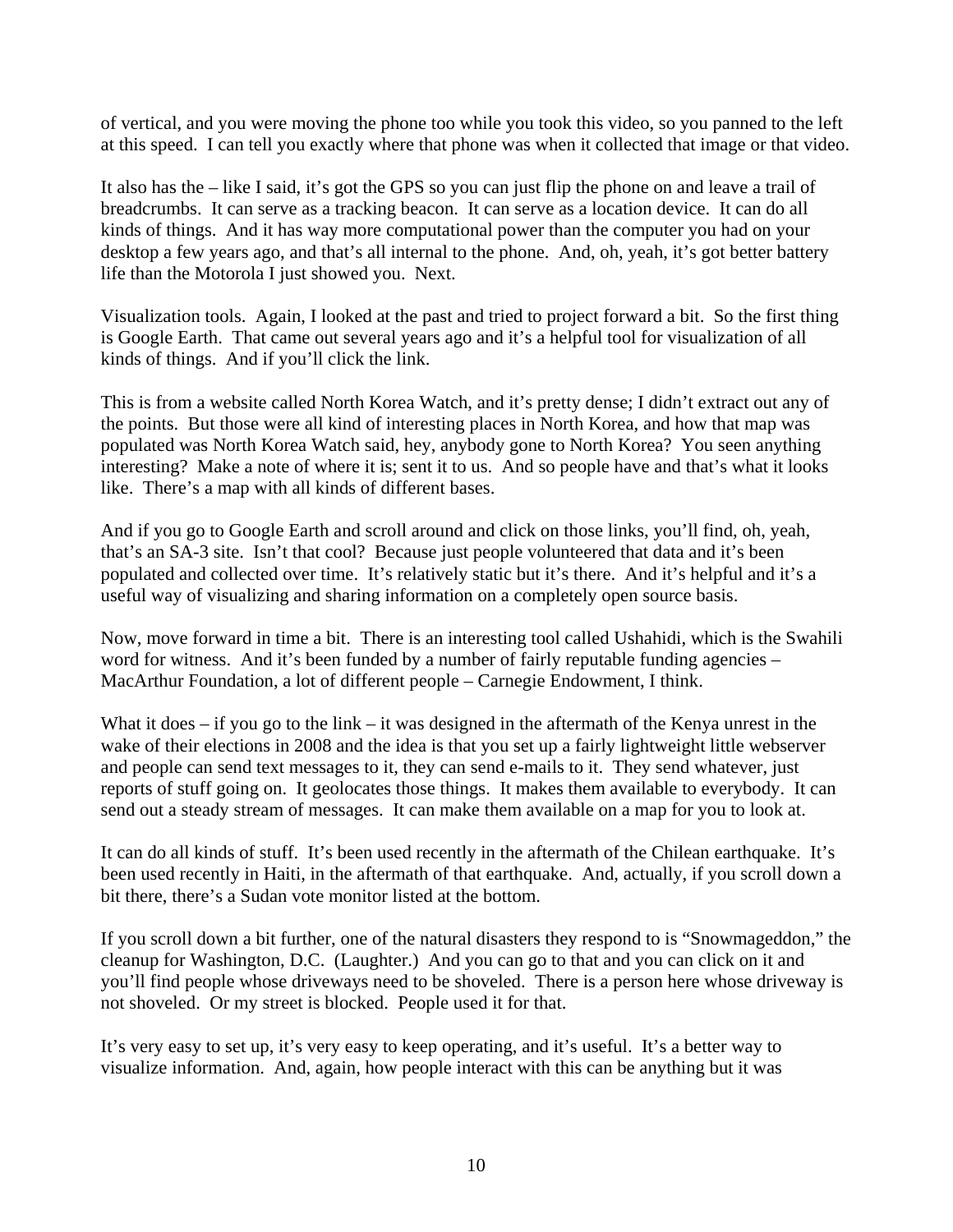designed to be really easy so it's – SMS messages; you can just text a little note to it with the geolocation of your phone, it will tag it, set it up, map it.

The next thing – if we can go back to the slide. There is a thing called Photosynth. This was an academic project that was actually bought up by Microsoft labs, and there is a website for it, Photosynth.net, and we're going to hope that our little demonstration here works because Internet connectivity is a little sketchy.

This is a panorama of photos from the Eiffel Tower. So somebody went up the Eiffel Tower and just stood there and took pictures walking around the periphery of the Eiffel Tower, and it's a view of Paris from every different direction.

Now, the tool recognizes similarities between the photographs and overlaps them, and if you see little different frames light up as the cursor moves around, those are each different photographs, and you'll notice that the angles are completely different. The software understands what the angle is, it warps the frame appropriately, maps it and uses it to build this wonderful mosaic picture.

And if you zoom in to any of those, you can zoom into the full resolution of the photograph. Now, these pictures – this particular example, these are all pictures that were taken at the same time. They don't have to be. As long as there is enough similarity in the scene for the software to recognize this is equivalent to that, and a couple of other parameters which are pretty simple are met, it will be able to map those pictures and identify them.

So there are cases of people going out on Flickr and other photo collection websites and saying, well, let me see about, oh, Notre Dame Cathedral and they'll collect thousands of images from across the Web of the Notre Dame Cathedral. And things that will get pulled in are if there is a picture of somebody standing in their dorm room and there is a picture on the wall of Notre Dame Cathedral, and that will get sucked in and it will get added to the mosaic.

The thing is really, really good at finding, identifying, tracking and logging in on these shapes. So this is relatively current. This is a couple of years old that this was introduced and it's still a thing that they work on. You can go to the website and play with it. It's very cute. You can add your own photos and synth up whatever you would like. Next.

So where do we go from here? Well, I started scratching my head and thinking about where – what's the logical next step in this technology? And if you go scroll that in. It's pretty straightforward to think about going from something like Photosynth to something like videosynth. If everybody has got a high-definition video camera in their pocket, you can take images from wherever.

Now, the fact that you know, exactly where the camera is, exactly what time it was taken – oh, by the way, to the millisecond because it's getting its clock time from GPS, so it knows exactly, where, exactly when, exactly how the camera was pointing. Given that information, heck, you can figure out the angle of the sun and you can get everything you need out of that information and you can construct – from multiple, different, completely unrelated observers in a crowd, you can get synthetic three-dimensional video.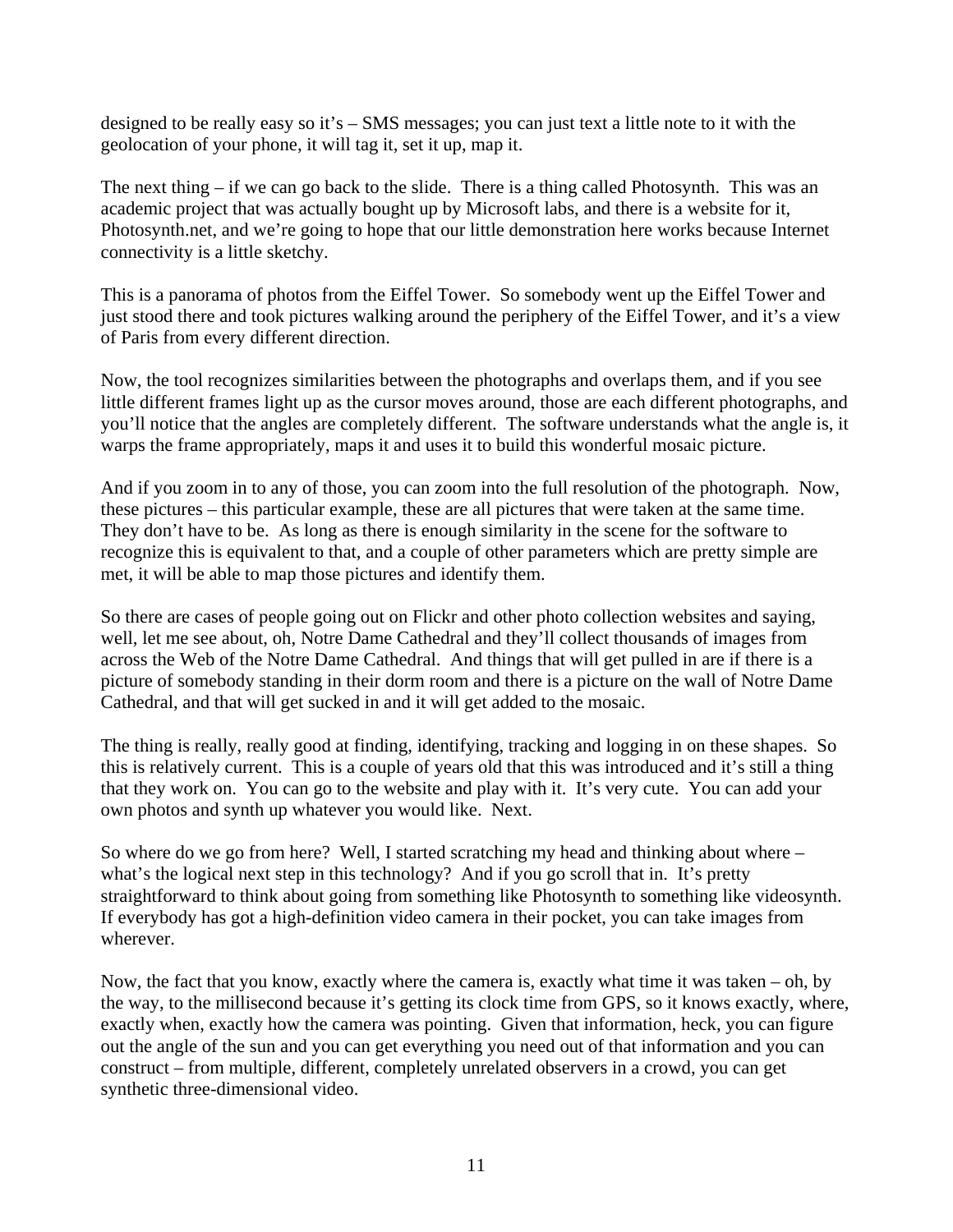So if there's any kind of event and anybody wants to, you know, go and take movies at, oh, yeah, there's going to be a protest rally, or there's going to be a pro-government rally, or there's going to be a whatever, if two or more people are there with their little camera phones, you can have a complete historic record, three-dimensional video – oh, by the way, because there's multiple audio streams, you can do all kinds of interesting filtering and pull out stuff from the background, pull out stuff from the foreground. You can do amazing processing.

And I'm talking about what we can do in terms of processing today. I'm not talking about – god knows what the processing capability is going to be 10 years from now. If you apply Moore's Law and the usual factors it will be pretty impressive. But that's just one application and that's just, you know, me on the back of an envelope in the course of an afternoon coming up with this.

So my takeaway message from all of this: In the future there is going to be way more information than any of us know what to do with, and if you want to try to avoid being drowned by this torrent of information, you'd better get started building the ark now.

And the way that I would recommend constructing that ark is paying careful attention to analytic technologies and analytic assistive technologies, putting together methods to catalogue the data, track the data, process the data as it comes in, recognizing that in future years you're going to be getting more and more of it and you're going to want to start gluing it together because not only can I build a synthetic image or synthetic video from images that were taken today, but I can use images that were taken last week, last month, last year.

So as I begin to build files of this interesting information, I can keep it handy, I can refer back to it, and I can keep taking new information in, pounding it against the old information that I have and seeing what new insights are revealed to me. And that's, like I said, just one thing that the future might have in store for us, and I'll be happy to come back in 10 years and have you all correct me. Thank you. (Applause.)

MR. BORENE: Thank you very much, Dr. Gabriele. Our next speaker is Mr. Doug Magoffin, the chief of defense intelligence open source programs.

MR. MAGOFFIN: A very hard act to follow. And just so you know, I'm suppressing an overwhelming need to karaoke here with this thing – (laughter) – right there. I've only been drinking coffee, so we're fine.

Well, good afternoon. I'm very pleased to be here today participating in this august panel, and in the process hopefully providing some interesting commentary on open source in the future. Although I've only been in my position a couple of months I'm not a stranger necessarily to open source or to the Department of Defense, and in fact I spent the last – the better part of the last 26 years working in support of defense missions worldwide.

My first exposure to OSINT was in the mid-1990s while I was serving as a military science and technology analyst. And in that capacity I relied almost exclusively on unclassified information that resided in the public domain to carry out my duties. Since then, I've gone on to serve as a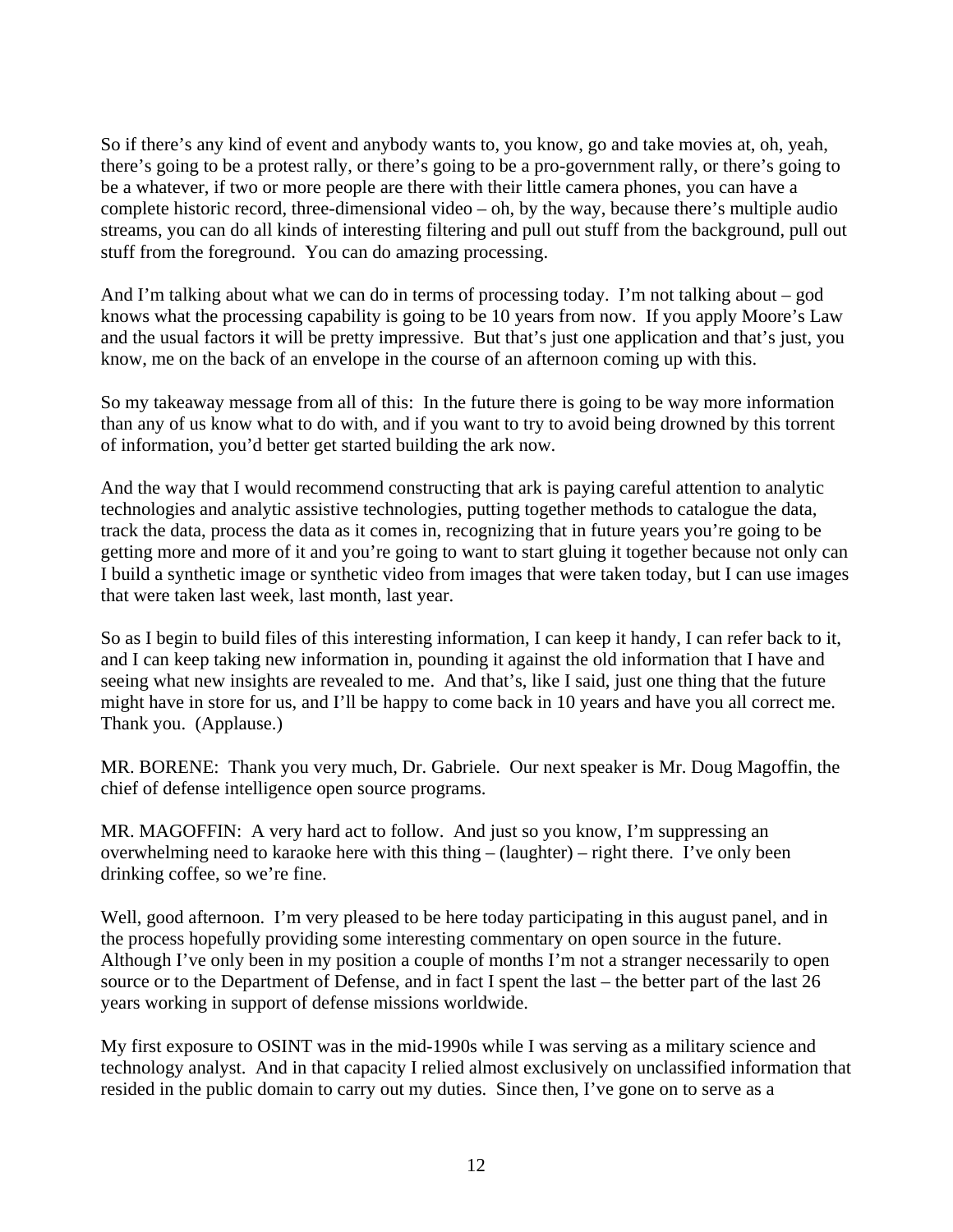consumer, once again, of open-source information; most recently, though, as a coordinator of collection, dissemination and the like.

Since the focus of this panel is the future of open source, I'm going to limit my comments to what open source might be, what it could be 10 years hence. I'll base my comments on personal experience and observations accrued over the last 26 years, inasmuch as I won't be speaking on behalf of the Department of Defense or the U.S. government, which I'm sure they're greatly relieved.

I was asked by Andrew and Dan to briefly address the potential capabilities of those nations or nonstate actors that wish to do the United States harm. And to be quite honest, this is a pretty easy assignment. I don't have to cite any specifics. I don't have to provide any illustrative vignettes to make my point.

Really, anyone in this room that's worked open source and, quite frankly, has watched the evening news, surfed the Net or read a newspaper has gained an appreciation for the capabilities that nefarious characters around the world possess and those which they hope to possess in the future. You rest assured, if we plan on using open-source information to shape and understand the future operational environments, there's no doubt that the bad guys are doing the same thing. It just stands to reason.

So bearing that in mind as we move towards 2020 and we embrace technology and harness those capabilities that technology offers, we should also be willing to identify the vulnerabilities that those same technologies may create and be prepared to address, proactively and in an effective manner, those elements of risk mitigation and security that we should practice.

I told you I'd be brief. I didn't sing either. Thank you for your attention. I look forward to participating in this panel and hopefully having a good dialogue with the crowd as well.

MR. BORENE: Thank you, sir. (Applause.)

MR. MAGOFFIN: That's because I didn't sing, right?

MR. BORENE: Our next speaker is Mr. Kenneth Rapuano with MITRE Corporation.

KENNETH P. RAPUANO: I'd also like to thank LexisNexis and Andrew for the invitation to this event. I won't claim to be an expert on open source. I think as Dan said, we've been doing open source in perpetuity. You don't do intelligence without combining it with information that's available to everybody.

I think what makes it different today is really, again, this astonishing level of access to information on an immediate basis that we have today. I have a hard time managing Dan's charge to think 20 years from now because I have a hard time getting my arms around it today, in terms of what we have available.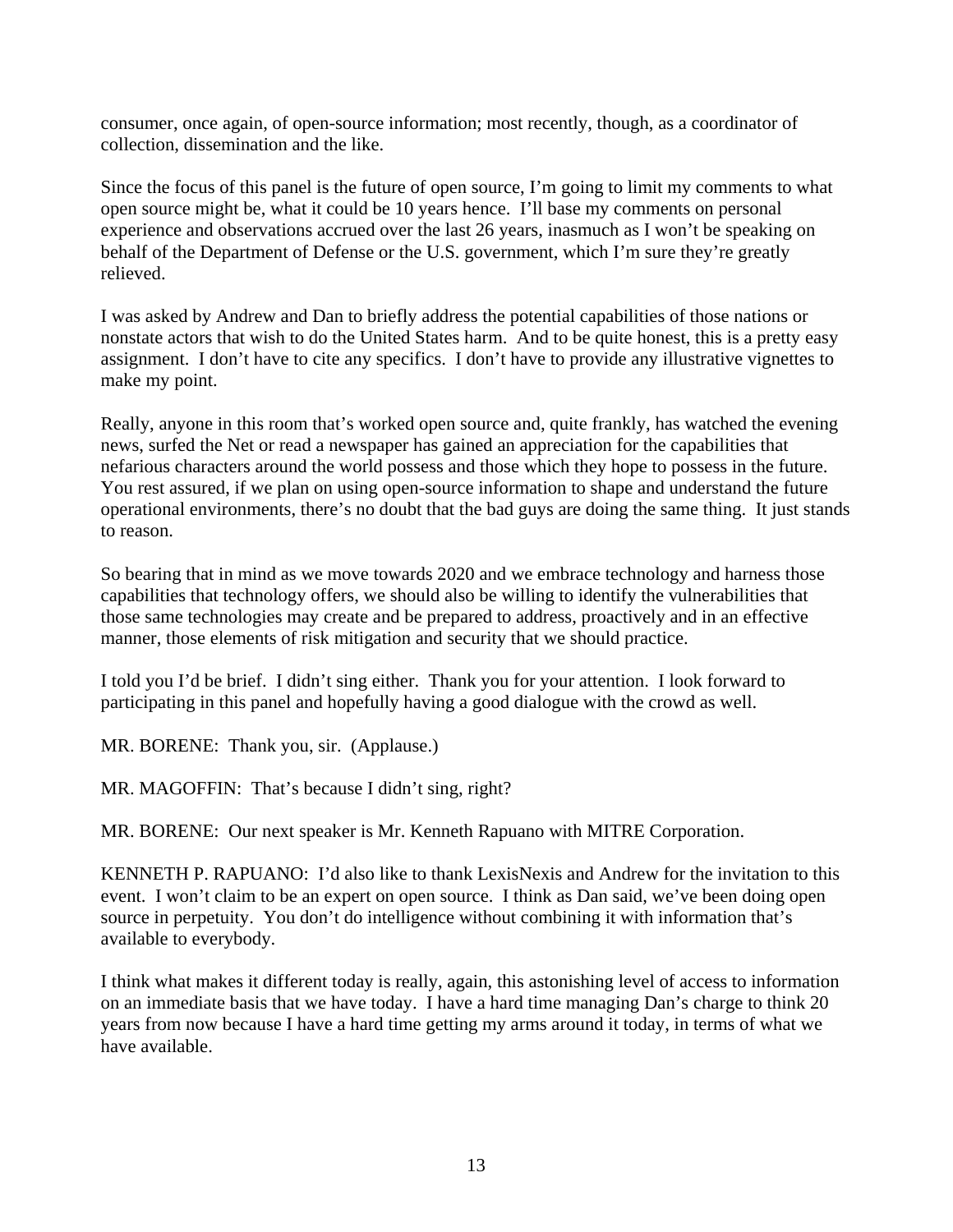I have four children, from 13 to 18, and they demonstrate to me every day how little I know about connectivity and the latest advances in information technology. It is the best of things and the worst of things, in a sense. And I'll again come at it from the perspective of a parent. We all know that the Internet provides new horizons for our kids in terms of the accessibility of data information. I also say it is the equivalent of a very large sewer pipe that's backing up to your house in terms of the potential of misuse.

So when we look at it from a blue-side adversary set, from a counterterrorism perspective, it's the same. We know for a fact that terrorists – al-Qaida, even Taliban, lesser organizations – are exploiting open-source information.

I won't get lost in the semantics of, you know, what's the line between open source versus all those other categories of gray information for which there are varying degrees of protection. I think the reality is that that band of gray is going to get larger and larger because what's immediately accessible to people is not necessarily what they're authorized to see. And when you get primary and tertiary levels of information that come into the possession of both adversaries and the blue team, you've got challenges on both sides.

Just to cite a reference, when you look at the '05 al-Qaida plot against the financial districts in the District of Columbia, New York City and New Jersey, a very sophisticated application of information that was available to them – obviously, from their on-site surveillance, but from exploiting data that exists on critical infrastructure, building plans, et cetera. That was '05. The availability of that type of information has only increased, notwithstanding safeguards that we are attempting, as a federal government working with state and locals and the private sector, to build.

When I deployed to Afghanistan as a Marine Corps officer as part of a joint special-operations task force, we did a lot of exploitation of electronic media that we pulled from individuals of interest. So the Taliban and al-Qaida elements who are described often in the media as running barefoot through the mountains with AK-47s – we pulled out of hard drives detailed transcripts of testimony to the Senate Select Committee on Intelligence, to the House Homeland Security Committee, GAO reports.

You can imagine the level of detail of information that we provide to potential adversaries. On the one hand, it's the nature of our open society. We want to maintain that. On the other side, we have got to maintain our comparative advantages.

And again, to Dan's point, we have some unique challenges in terms of how well we can exploit open-source and gray-source information. Two basic functional examples in terms of – from a domestic counterterrorism or homeland security perspective – threat analysis and then also threat identification, actor identification.

Threat analysis, broadly – what can we find out about different groups, about different thought patterns, about different potential targets? Then threat identification and characterization, individuals of interest and then pattern analysis. Pattern analysis is probably the highest-growth area for the exploitation of open source, I think, from both sides of the equation – the away game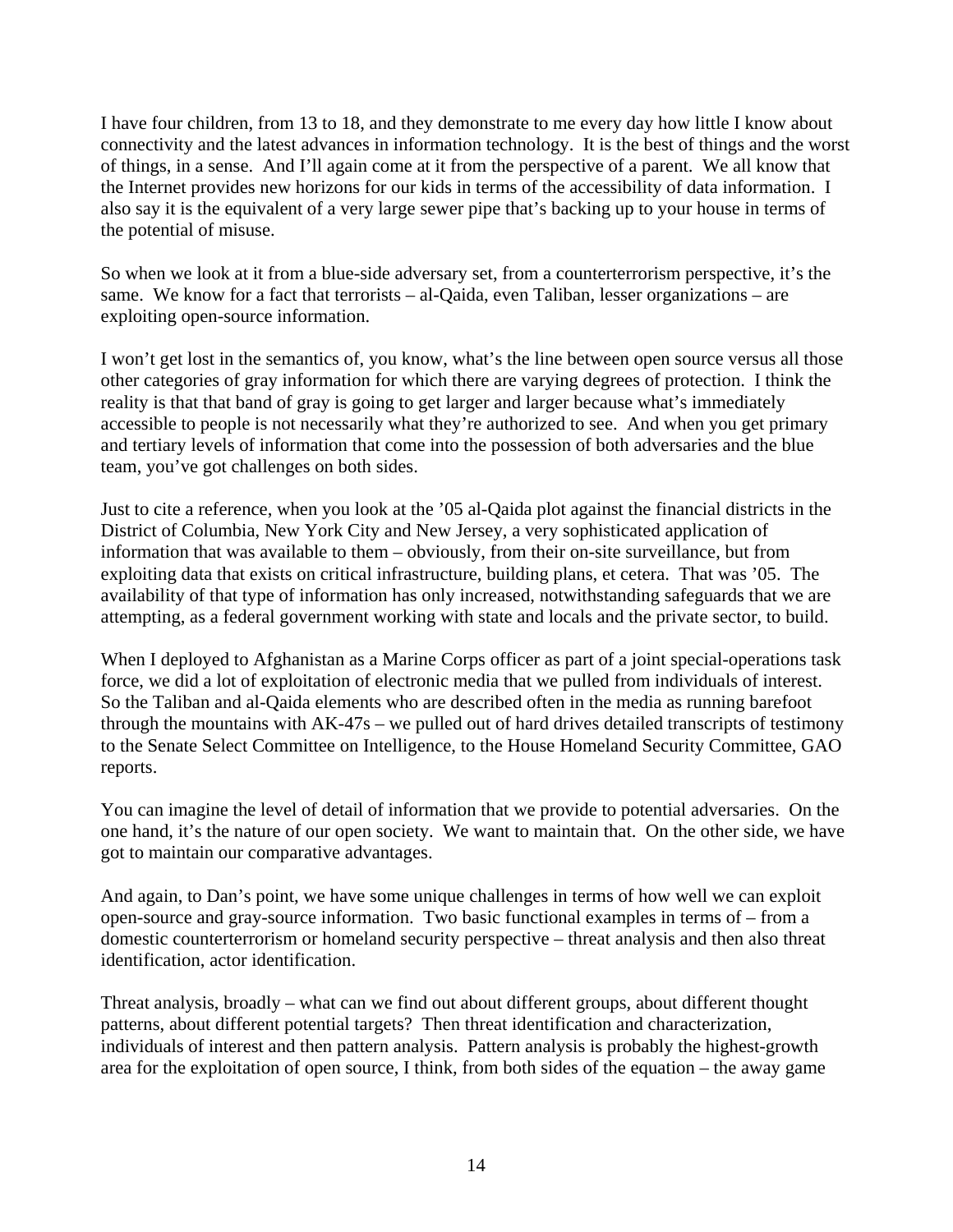and home – but particularly from the home-game perspective because of the increasing availability and amount of information.

On the other hand, there are lots of liabilities, in terms of the government's ability to do it and its willingness to do it, based on a whole host of privacy and other legitimate concerns. I think that we are only in the early stages of maturation in terms of getting our arms around that.

When you look at some just basic challenges associated with open source - I mean, I break it down in a way I think a lot of others do. The first is fusion of data. We are literally drowning in data, data that has potential nuggets of gold in terms of our ability to decipher and identify threat patterns and individuals of interest. We have got to do a better job of fusing it, filtering it, prioritizing it and disseminating it.

And then there's the big piece at the end, which is about the governance – responsible governance of how the information is collected, how it's disseminated and how it's used. How it's fused as well because there are lots of different colors of information: information collected by state law enforcement, information collected by the intelligence community, information collected by private corporations. A lot of it gets intermixed and trying to define its pedigree at different points in the food chain becomes extremely difficult to do.

Yet my concern – and I'm a tremendous advocate of fully exploiting all the information available from a homeland, national security perspective – but my concern is that if we don't responsibly address the governance issue, we will wind up dealing with a continued frustration in terms of our ability to exploit.

So there is a trail littered with carcasses of previous programs instituted by the federal government. Most of you have heard of TIA, the Total Information Awareness program that was instituted by DARPA in, I think, '01, or right after 9/11. This was about the righteous objective of collecting as much information as possible, fusing it in order to identify individuals of terrorist concern.

Yet they did not cover all the bases, both in terms of their communications policy, probably in terms of some of their personnel selections as well as their execution. It failed miserably.

There are others, the Matrix program, which was another – I think, early '00 program by a private company down in Florida. They did, again, threat analysis of open-source information. They worked with the U.S. Secret Service. They worked with DHS. They worked with the INS. I'm sorry, DHS didn't exist then. And they worked with the Florida state police. Ultimately, reportedly, they identified 120,000 names of interest. And apparently, the Florida state police actually made a lot of arrests based on the information. But that program also died.

CAPS 2 – that's the predecessor of Secure Flight – was a very sophisticated algorithm. And it was designed with a lot of privacy considerations in mind, in terms of porting over data on individuals to the private sector, the private sector running them through different levels of adjudication. Does the address of the residence the individual provides on their flight information line up with what's available out there on Ethernet? And a whole host of other alignment issues.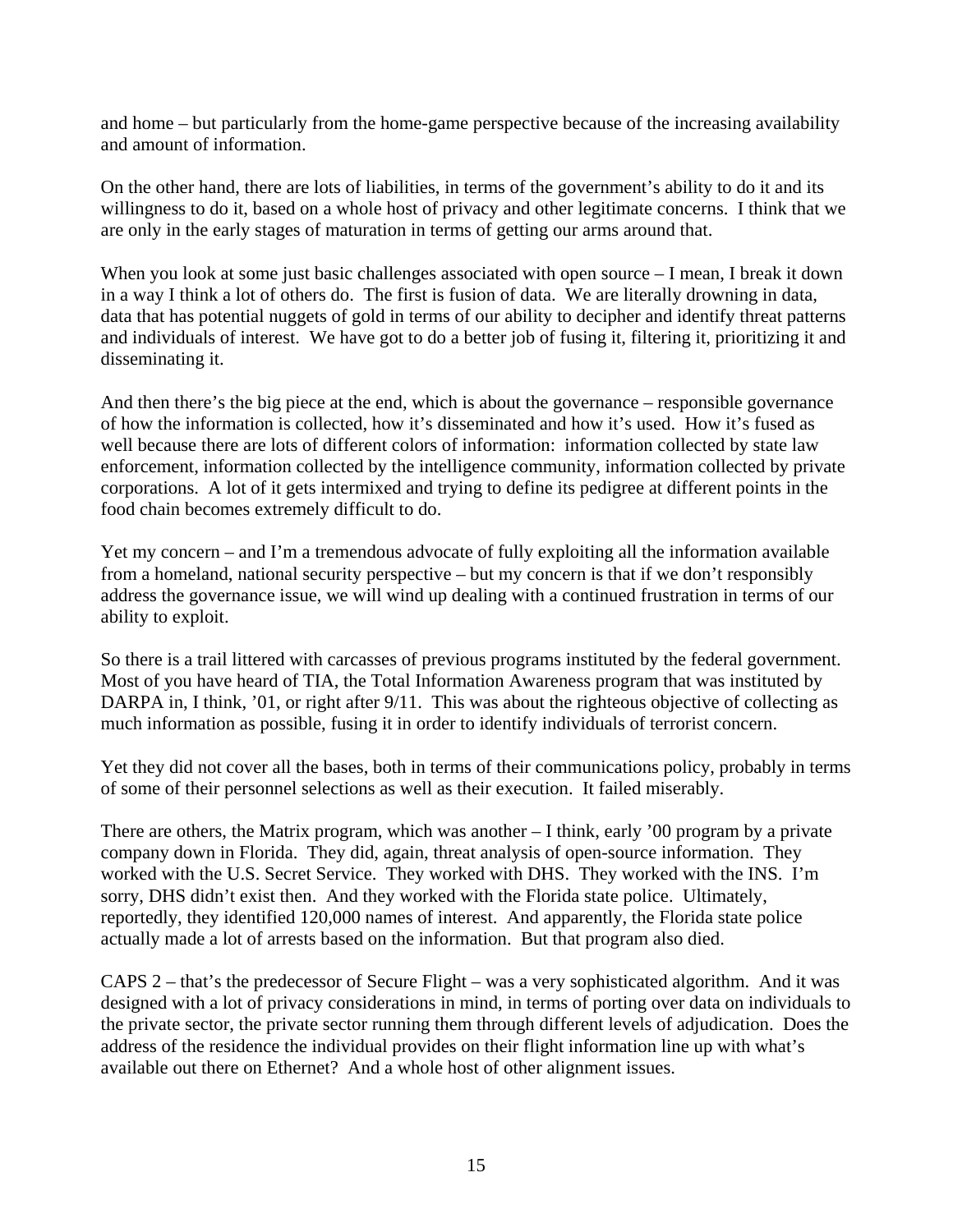Critical value – when you look at  $12/25$ , Abdulmuttalab, when you look at the threat that continues with regard to aviation, we need to be exploiting all the means of pattern analysis as we can. Yet it didn't make the vet. So we've had a real troubled record of performance in terms of our ability to achieve the balances.

And I won't pretend that I have the magic solution either. But Moore's Law is applying every day, in terms of the scale of information that's available and that we're collecting is totally outpacing our ability to analyze it, fuse it or effectively disseminate it. So unless we rely increasingly on more sophisticated levels of automation, we're going to lose the game.

Yet automation creates a lot of concerns, with regard to what's going to spit out of the end of the spigot and what are the implications for law-abiding Americans. Where's the line going to be drawn on how the data is applied? Who's going to be the arbiter of that?

So we do have a lot of different levels of authorization and regulation between what the intelligence-community players can do, what federal law enforcement can do. When you get into the state and local sphere, though, much more of a jumbled mix in terms of authorities, policies and how they apply the data. So again, we're in that very early phase.

And from a homeland security perspective, most of you are probably familiar with the proliferation of fusion centers. There're about 72 of them right now and they are run by states and localities, supported by the Department of Homeland Security. And they're designed to share information.

You're probably also familiar with the Information Sharing Environment initiative that President Bush initiated, I think, in 2004 or '05, or earlier. That was to really dramatically change the paradigm associated with how intelligence and other information associated with national security is handled and to move from a need-to-know to a need-to-share.

Personally, I abhor that phrase because I think it does a real injustice to the need to protect a lot of information that we develop. But the point that it's trying to make – and it's an important one – is we are going to have to share information with a wider enterprise of stakeholders who are critical players when it comes to the homeland security and domestic counterterrorism mission.

So we have a lot of different pieces in play. Information sharing is a big theme. It's a big priority. You hear people throwing it about all the time. Open-source information overlaps with that significantly. There're a lot of different initiatives to better utilize information. But again, I think we're still at a very immature stage and there are lots of liabilities and mines in that path that we're going to need to be careful in terms of how we navigate them.

Otherwise, we'll wind up getting put farther and farther behind in terms of our comparative ability, vis-à-vis our adversaries, to best utilize the information, to – really, it's about detection, classification, identification, understanding and preemption of the threat. Now, ironically, that was the mission statement for TIA. So we've come full circle. And again, it's not about the objectives. It's about the execution. So hopefully that'll be some fertilization for questions to follow. But that's the end of my piece.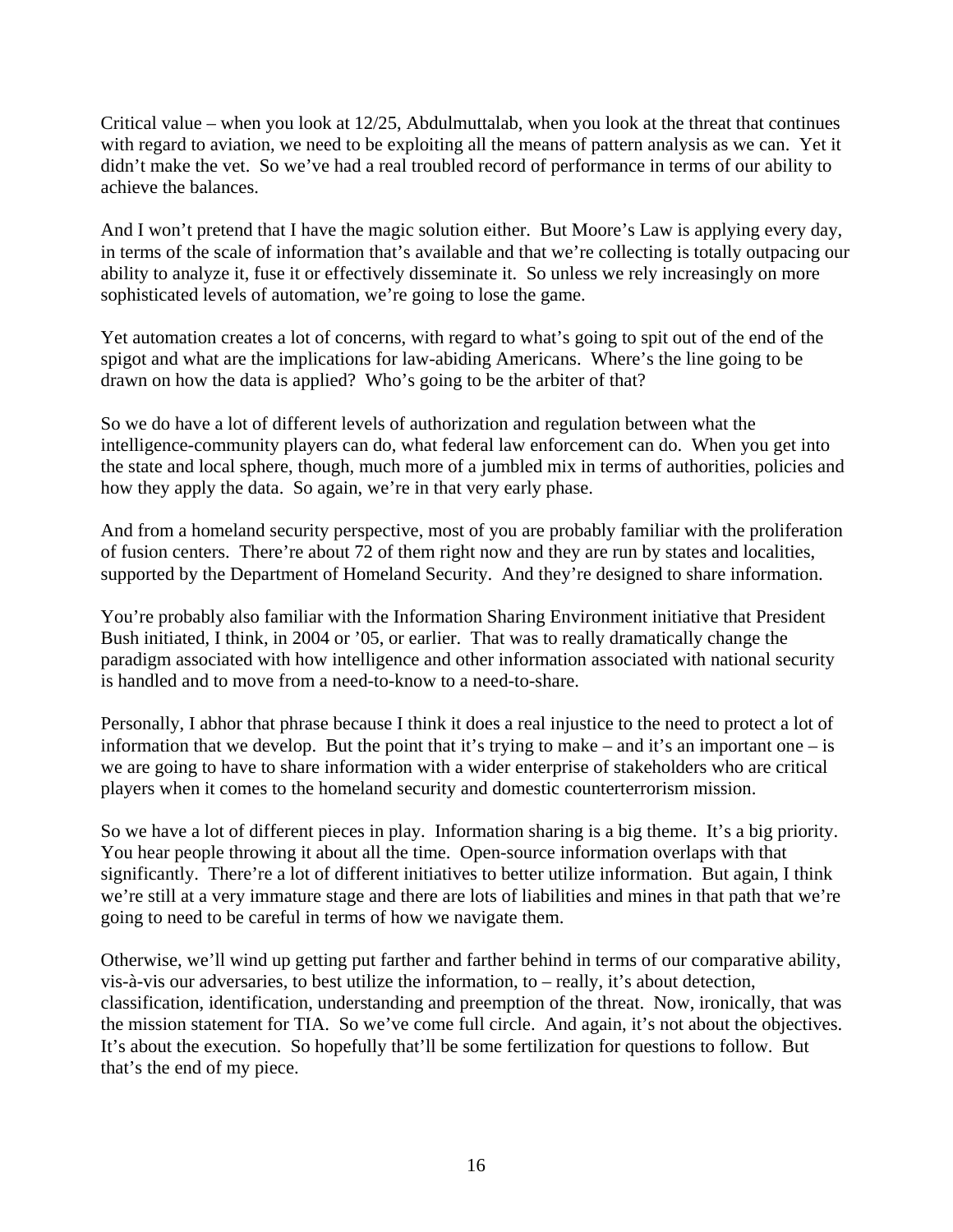MR. BORENE: Thank you very much, sir. (Applause.) I thought you said you weren't prepared? (Chuckles.) Our next speaker is Mr. Alex Joel, who is the civil liberties protection officer at ODNI.

ALEXANDER W. JOEL: Well, on that cheerful note and very optimistic note about the state of our affairs, let me start. So I am the civil liberties protection officer. I've been in this position since the stand-up of the ODNI. My job is to work with intelligence-community elements to make sure that their policies and procedures contain adequate protections for privacy and civil liberties.

And it's not my job to do that alone. Obviously, there are offices of general counsel, offices of inspector general, intelligence oversight offices, departmental-level privacy offices and civil liberties offices, the Department of Justice. We have the Foreign Intelligence Surveillance Court. We have congressional oversight. So we have a whole, what I call infrastructure for protecting privacy and civil liberties.

In terms of how our intelligence-community elements conduct their activities, we have a set of rules for how we go about doing that – founded, of course, in the Constitution and some of our core statutes as well. And then we have a set of rules that apply specifically to the intelligence community that are designed to make sure that we are able to carry out our intelligence mission but also respect the constitutional freedoms on which our country was founded.

So this is what I call the civil liberties protection infrastructure that is designed to be flexible and allow us to continue to protect our mission – conduct our mission. And I think protecting privacy and civil liberties, it's very important to think about that as a mission imperative because we can't conduct our intelligence mission, we can't pursue national security, if we don't have the trust of the American people.

We have to have that trust in order to have the authorities we need  $-$  if you just want to make it very practical – have the authorities we need to keep the country safe. So we have to demonstrate that we're doing a good job at that.

So some of the programs you talked about did, of course, suffer from some issues, encounter issues. I will say that, you know, for example, the Information Sharing Environment – just to touch on that, that is something that was established in the IRTPA, the same statute that created the Office of the Director of National Intelligence, just to clarify that.

And an example of – just an example of something that has happened with a dramatic difference over the last few years is the FISA Amendments Act, where we've modernized entirely how foreign-intelligence surveillance is done with a very dramatic change to that statute. We've also updated Executive Order 12333, so that's been another major change. So there have been things that have been moving forward.

Let me just talk about the infrastructure in terms of how it applies to open source. So I mean, we've heard about changes already in technology, the fact that adversaries are using open source, the fact that there's a flood of data. What I want to talk about here is how what I just described as the civil liberties protection infrastructure – it's not perfect, we always have to look at it; we have to make sure that it's working properly – how it responds to what I call these new pressure points.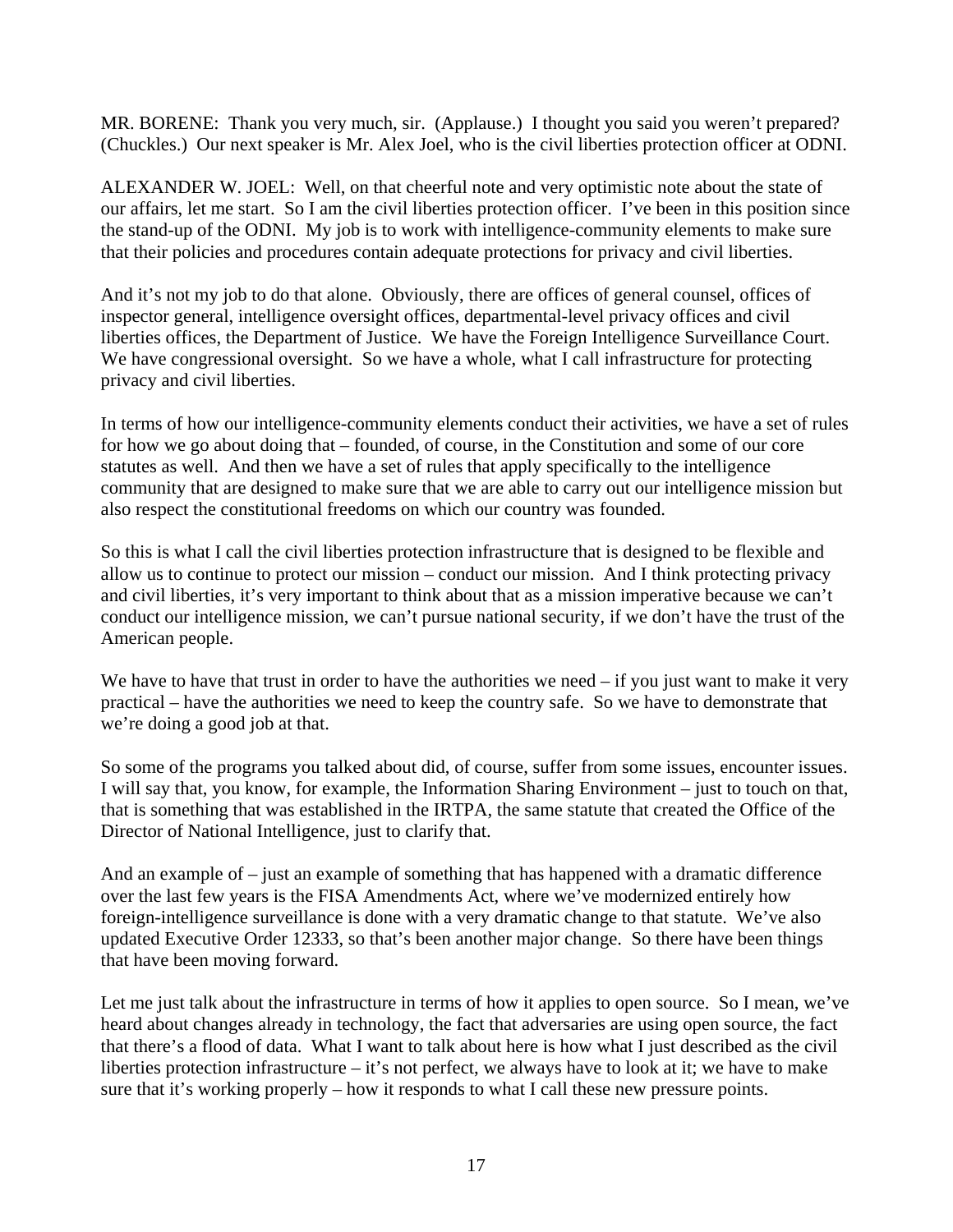What are those pressure points? It is new technology. It's new sources of data. It's the new threat environment, so all of the folks here who have just gone have touched on those themes. And it is new authorities. It's the new way we've organized ourselves as a community and as a government to try to deal with these issues.

So how does that apply with open source? I mean, what's going on in the open-source world? Open source, as Dan described at the very beginning, is essentially focused – as we've just defined it in the ICD, as publicly available information, information that's available to any member of the public. So right away, people can start asking themselves: Well, if it's public, how can it be private? I mean, how can we have a privacy concern with public information?

So two very quick answers to that. One is that in this new environment, it's hard to tell what's truly publicly available. And the other is that even with publicly available information, our intelligence agencies have certain rules they need to follow. Just because it's out there in the public domain doesn't mean that intelligence agencies can do whatever they want to with that data.

For example, people who blog on political Web sites and express political opinions – that's not something you want intelligence agencies to start collecting a file about. You know, what you have said in a political blog about whatever your political views are, that's not the business of an intelligence agency to be focusing on. So that's just one example.

Another example might be making sure that an agency has a particular mission to pursue something. We have divided up our agencies and given them particular missions to do certain things and we have given them training and authorities based on those missions. And so we want them focused on what their mission is to do. And we don't want intelligence agencies out there straying far and wide beyond their mission.

So I just wanted to give you a sense – we've been working on guidelines, guidance to provide to our open-source practitioners. Right now, this is all still in consideration, but essentially, it's in the form of – it's going to be in the form of a checklist.

You know, we're going to guide them through some questions, making sure they determine, is it really publicly available? Do they need special legal authorization to get at the data? Is this really in their lane as an open-source practitioner or is this in the lane of some other part of their organization or a different agency's organization? Is this really related to their mission? Those kinds of questions, to sort of guide them through how to deal with a rapidly changing environment. You know, are they making sure they're not focusing on someone solely because of protected First Amendment speech, that kind of a thing.

So let me just sort of take a step back here and think about the future and where we've been and where we're going in terms of open source. I think one model that it's easy to think about and conceptualize the issues on is if you think about the Foreign Broadcast Information Service and where this sort of started out, back in the World War II era and pre-World War II, when people were focusing on foreign-language news broadcasts.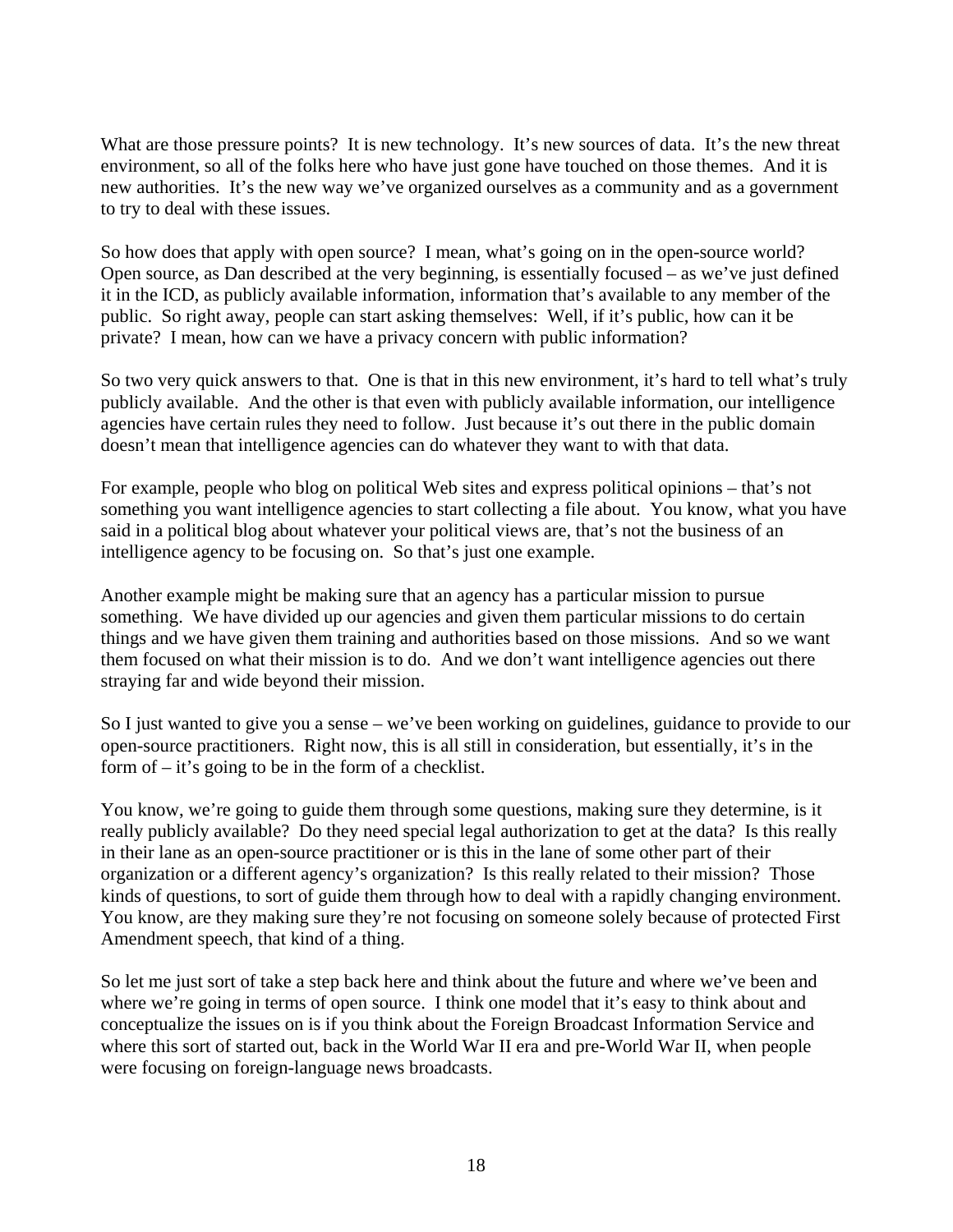They were listening to those foreign-language news broadcasts. These were specialists. They were trained to listen to those broadcasts, translate the news from those broadcasts, circulate the highlights for people who they thought would be interested in getting those particular news broadcasts.

So when you think about it, who was doing the broadcasting? They were mainstream news media of the day, government propaganda, those kinds of folks. What were the topics of those news broadcasts? You know, military, political, government, economic affairs – that kind of stuff. I mean, there were other topics, but that was generally it. Who was listening to that from the intelligence-community perspective? Trained, you know, dedicated, specialized folks who were monitoring those broadcasts.

Okay, let's switch to today. What are we doing now? Who's doing the broadcasting? Well, we've just heard and we've seen them. We all know about that. I mean, that's an obvious question: everybody, anybody. It's a lot of individualized broadcasters, right? And I'm going to use that term "broadcast" loosely. But there's a lot of user-generated content.

What's the topic of the broadcast? Well, of course, we've still got the mainstream media and people are still blogging and writing about issues of the day. But there's also a lot of personal journaling going on. Sometimes they're writing about, or blogging about or posting video about other people, other individuals. So it's a lot of individualized broadcasters, broadcasting on individualized topics.

And who are the consumers of those individualized topics by individualized broadcasters? Well, we still have open-source professions, as Dan was just describing. But we also have people in the intelligence community who are doing their day-to-day work, who now have, of course, access to the Internet, just as they do at home and just as we all do here. And they are going to access the Internet as they should as part of their work.

And so now we have a broader array of consumers. Now, if you fast forward – and we have technology that runs through this that allows for networking and interaction – a lot of interactivity among all of these folks in new and different ways and unpredictable ways.

And if you now fast forward this 10 years, what can we imagine is going to happen? Well, we saw some speculation. I think we're going to hear some more. As a civil liberties protection lawyer, officer and attorney, my thoughts on this are, I'm not going to try to sit here and ask the community to write one-size-fits-all, substantive rules today to deal with the technology that we see today. What we can do is provide a framework and guidance for dealing with these issues based on the principles.

I mean, there are a couple of ways that you can go about doing this. One is you could try to wipe the slate clean and start fresh. You could try to write technology-specific rules to attack specific technologies and say, this is how you're going to do it here; this is how you're going to do it there. The sources of inspiration that I think I'll just throw out there – there are two. One is the Constitution and one is the National Intelligence Strategy. So those are two sort of different orders of inspiration.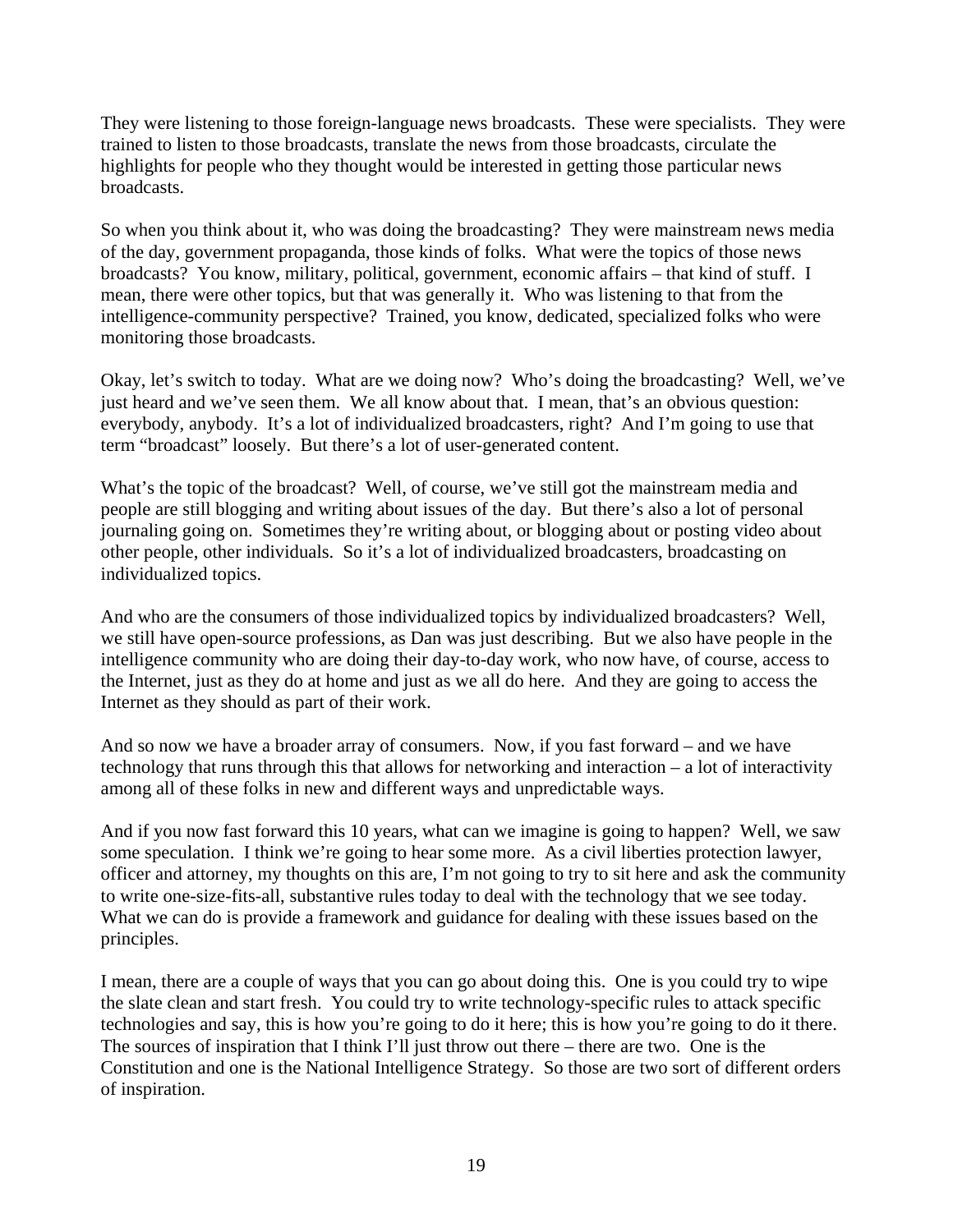In terms of the Constitution, you look at  $-1$  want to get the words right here – not the Constitution, but Justice Brandeis in interpreting the Constitution. He wrote a famous dissent in the Olmstead case back in 1928, which dealt with that crazy new invention, the telephone. And in that case, they held that wiretapping the telephone did not require a warrant under the Fourth Amendment. It was not overturned until the 1960s.

But he said it did and he analogized a phone call to a sealed envelope. And when he did that, he said time works changes and brings into existence new conditions and purposes. Therefore a principle, to be vital, must be capable of wider application than the mischief which gave it birth.

One of his points was that we have to reason by analogy. You don't need to rewrite the rules as long as your principles are technology-neutral, they're protective and they address a fundamental aspect of human nature that is immutable – essential, that will not change, or is likely to change over time. Technology will change quickly. Human nature, not so much.

The other source of inspiration that I would like to point to is the National Intelligence Strategy. It's not, perhaps, on the same level as Justice Brandeis and the Constitution. But its vision statement – and you can see it at www.dni.gov – the vision statement provides, I think, a nice, concise way forward.

It says the IC must be integrated, a team making the whole greater than the sum of its parts. We must be agile, an enterprise that's adaptive, diverse, continually learning, mission-driven, embraces innovation and takes initiative. And we must exemplify America's values, operating under the rule of law, consistent with America's expectations for privacy and civil liberties, respectful of human rights and in a manner that retains the trust of the American people. So integrated, agile and exemplifying America's values.

I think integrated – we have to all get together and on open source figure out how we're going to tackle this is a community, so that we don't have a lot of different approaches across the agency, but an integrated approach. Agile, meaning let's not try to set in stone today exactly how we're going to do it, but let's remain agile and flexible as the technology changes over time. So let's stick to our tried-and-true principles and be technology-neutral about how they apply to a rapidly changing environment.

And of course, we always have to exemplify America's values in terms of protecting privacy and civil liberties. So let's stick to those principles, apply that framework to the way the technology changes over time and remember that we have to always have the trust of the American people if we're going to do our jobs. So thank you. (Applause.)

MR. BORENE: Thank you very much, sir. Our next speaker is Mr. Kevin O'Connell, who's an adjunct professor at Georgetown and CEO and president of Innovative Analytics and Training.

KEVIN M. O'CONNELL: Thank you Andrew, very much. Good afternoon, everyone. It is sometimes pleasant and easy to follow a panel like this. I think this one's going to be a little harder. What I'd like to do today is to offer a couple of thoughts about the future of open source in the 2020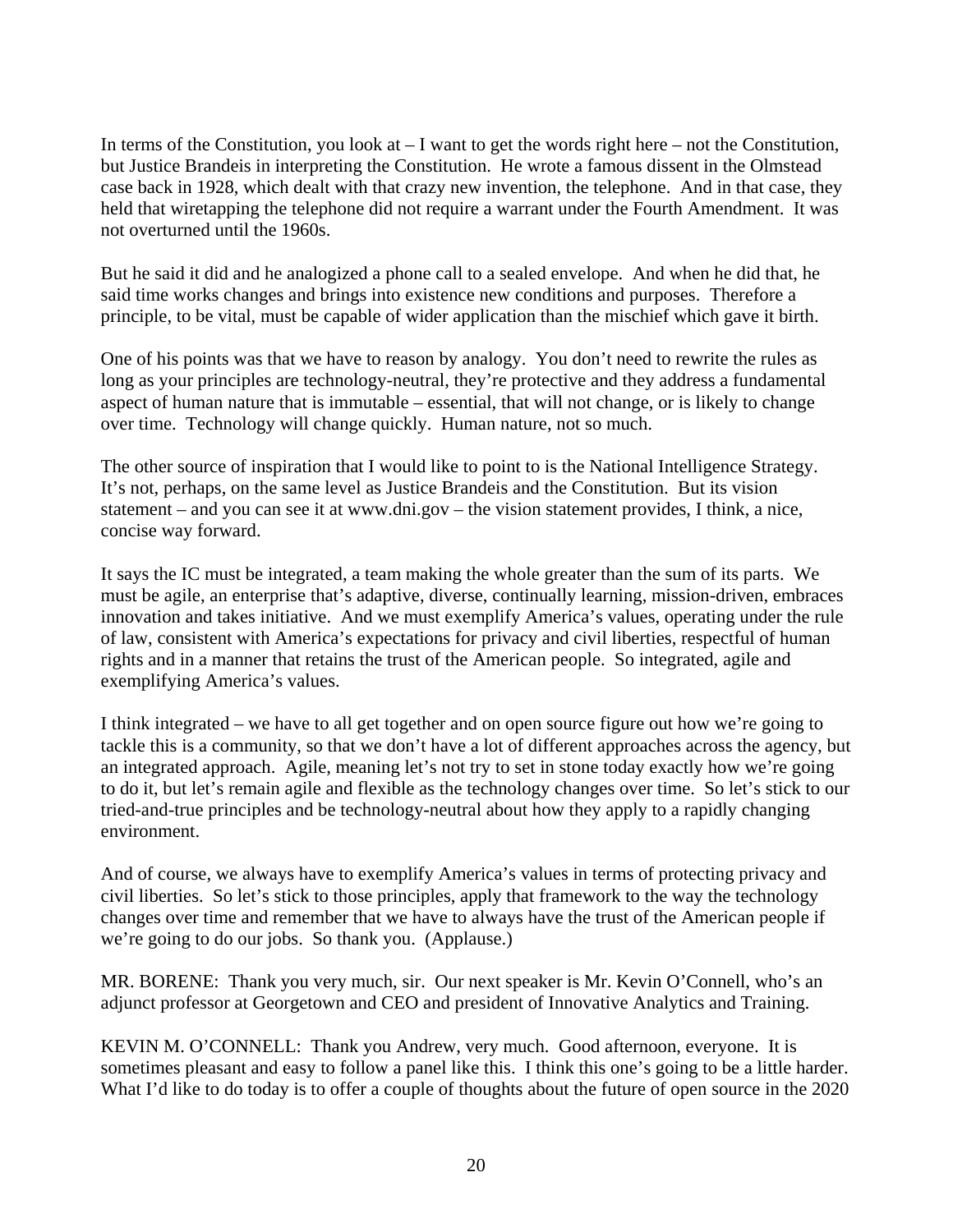time frame of my own and then try to summarize some of the thoughts we're heard today in preparation for your questions.

What does the open-source world of 2020 look like? Let me just offer a few big ideas that we can debate later on. First of all, there's not a single issue of intelligence or security interest – national or homeland security interest – that cannot be discovered – about which interesting information cannot be discovered in open sources of information. That's one.

The second – and I think we've heard the tensions here this morning – is that open source, which we've often thought about in purely a collection sense, really is much more about the merger of collection and analysis. And in essence, these two functions, whether we look at them today programmatically, politically, substantively, cannot exist without one another.

It will be absolutely much more analytic. We should talk more about the tensions that exist because the analytic points are the points at which there are certainly political concerns. And absolutely, there are substantive challenges.

And why is this important? One of the reasons that this will be important is that we in the intelligence and defense communities have talked about a concept we've called persistence: the notion of basically following a problem, a target, an issue, with almost constant coverage sufficient to actually explain what's going on, to get insight into what's going on.

The problem is that if you take the sometimes arbitrary line between open and closed sources of information away, we've got persistence. We don't need any other systems to worry about this. We've actually got it and that's been reflected, I think, on the panel in terms of the crush of data that we deal with every single day.

There's a real problem analytically in this world, though, which is that in a persistent world, anyone, a student, a politician, a decision-maker, an ideologue, can reach into that ocean of information and find any 10 pieces of data that, loosely coupled together, prove any point on Earth that they'd like to prove.

And that's going to put a real premium on analysis and frankly, very old-fashioned hallmarks of analysis, asking the right questions, critical thinking, effective writing. And I'll come back to that in a little bit. That's certainly another dimension of 2020 timeframe.

The third one is that, as I've written about, the seams between – there are emerging seams, I should say, between every one of the classic intelligence disciplines and sources that are open in the open world. I've written historically about commercial satellite imagery for which there's an entire new industry of people for which we can go out in the hallway and buy a satellite image on the backend of a credit card, okay?

Every one of the INTs has a seam at which it bumps up against a classic intelligence discipline. In terms of Dan's challenge to ask how we're going to manage this in the future, one of the things we're going to have to think about is how to not fight that seam as an intelligence function and actually leverage it to go – to move forward. That's another dimension.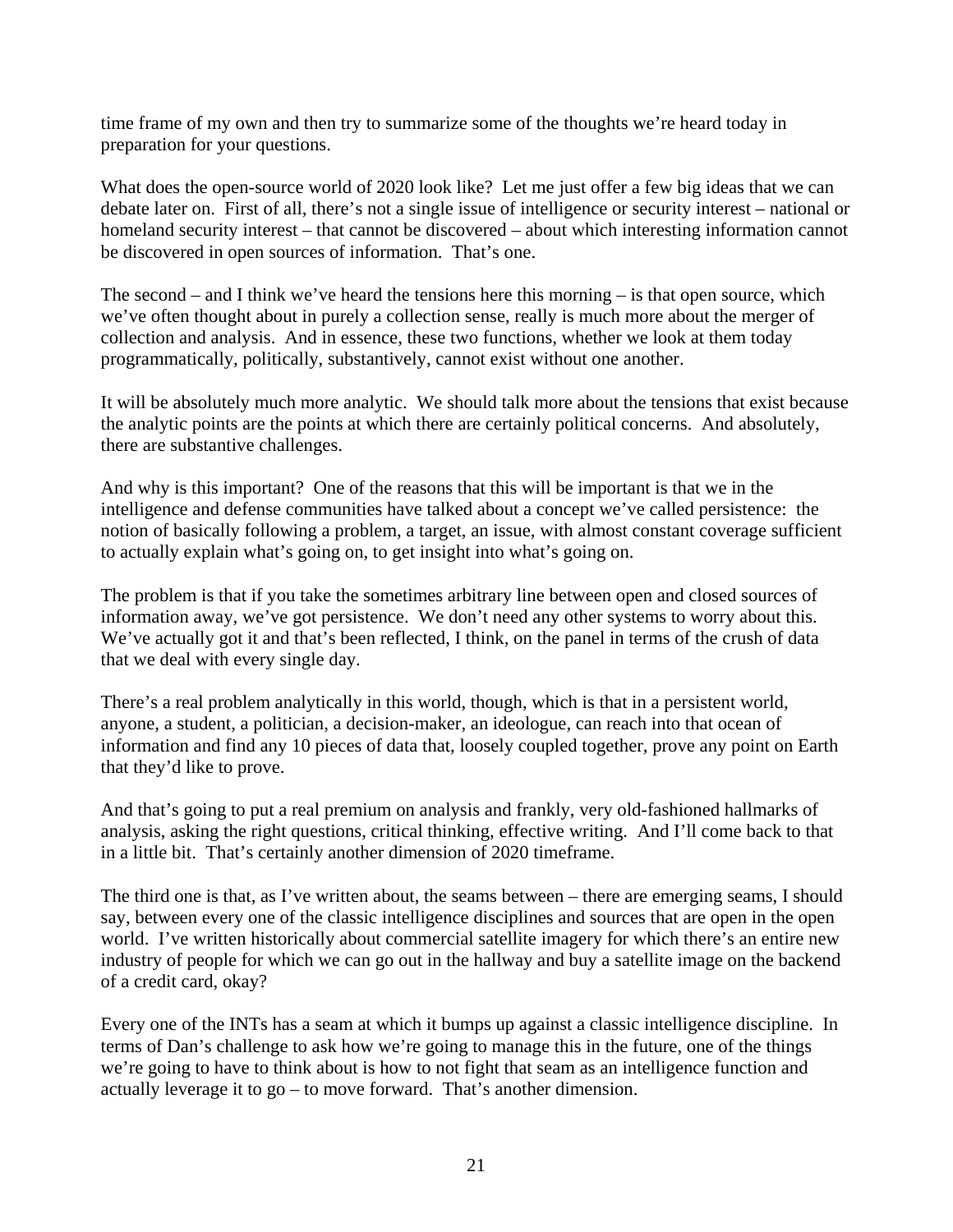Another one that's been spoken about at this table extensively is the notion that we're in an aerodynamic change with our adversaries, that they're going to learn a lot of information very, very rapidly and we're going to have to learn it as rapidly, if not more. Now, what's the problem with my description of the open-source world of 2020 is that it's really the open-source world of today.

Every one of these phenomena exist as we speak and one can only imagine that these tensions are going to get harder as move to the world of 2020, every single one of them. And so I hope we talk about these in the session. Let me – in some attempt to do a little bit of summary talk about a couple of questions that I've heard pop out at this table.

Dan started by talking about the notion of open source as a rigorous analytic discipline. I couldn't agree with that more. But to have that discipline, we're going to have to continue to build in our educational system the kinds of skills to be analytic and rigorous about our thinking.

I gave a briefing to the Defense Science Board about six weeks ago on which we talked about critical thinking and effective writing and asking the right questions and things like that. It sounds very old fashioned and I guess I'm wearing the professor's hat at the table today so I'm allowed to say this, but absolutely essential if we're going to do this right. Okay, that's one dimension of it.

Someone asked the question, does the advantage necessarily erode? One of the myths about – one of the myths about open source is that in the open source world, secrets don't matter. That's nonsense, okay? They matter, but they play a very different role relative to what is openly available out there.

And we have to make that transition in how we manage ourselves as an intelligence community and frankly, as a society. Secrets will still be important but they'll be different and they'll be gotten in a different way. This question of dealing with how the adversary takes advantage of the data that's out there.

It's a very thorny question and I often take interest in the kinds of solutions that people propose to do that. One of the tensions that exist in this world is the tension between the desire to control information – and this is, of course, the last building in the world that we should be talking about that, but controlling information and actually making use of it on the other side.

That is a real tension and the temptation to want to control is very, very strong. I think we have to think about it in a slightly different way, which is to assume that the information is already out there for many of the things we worry about. If it's not out there, then we can assume some interest in control.

But a lot of data that people need to cause us harm is already out there. And remember another uncomfortable fact that the threshold for information that other people need to do us harm is often a lot lower than the information that we need. If the U.S. Air Force wanted to come in here and get all of us, they'd make sure that they didn't burn the plants down that are sitting behind us on this panel, okay? With that kind of precision.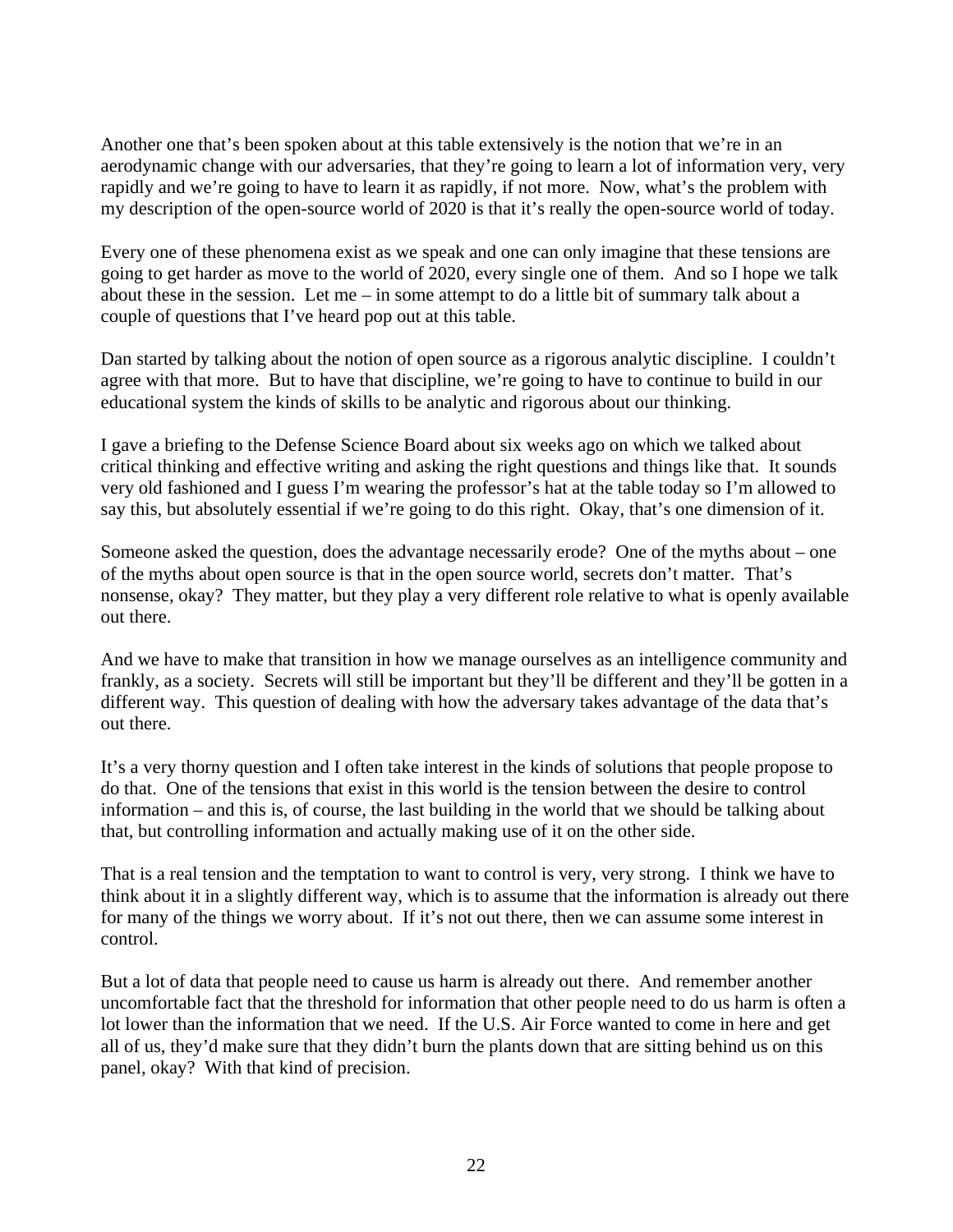A terrorist group has much less interest in worrying about things like that. And in fact, they would rather take out the whole neighborhood if they could because of the political effects. So the notion of information control and its value in releasing it or keeping it back is something we have to think about very, very carefully.

Obviously, at the table today, we've talked about a number of unique challenges. One set of them is internal to the intelligence enterprise, how are we going to deal with these – what I've called the seams? The governance issue that Ken raised is very, very important. We all have seen at this table – we all have seen initiatives that were very good and innovative and for want of some issue related to governance, they feel by the wayside. That's unfortunate.

We can't let these innovative concepts be destroyed before they're actually born out to show the value of the open sources. And then to Alex's commentary, we're also going to have to adapt to this as a nation and think about how these rule sets – and I don't mean the Constitution here, of course, how are these rule sets going to change in a world where there really are separate rules for the government?

And you've all heard before this notion that in the commercial world, we're willing to give away every single piece of information about us and let other people use it to their effects and perhaps our own benefit. We take a very different view of it when the government starts to look at that data.

Somehow, that thinking has got to adjust. It doesn't have to be black or white, but it's going to have to adjust in a direction of the future as it has been envisioned by everybody on this panel. And on that note, I'll stop and I think we're ready for questions. Thank you.

MR. BORENE: Thank you very much, sir. (Applause.) Thank you very much, gentlemen. I think you really did an excellent job laying out the situation and the mission before those of us with an interest in this as a field and the five-paragraph order format, that the execution, administration and logistics is really up to those of us that can collaborate and have conversations to come up with innovative solutions, really across the spectrum of – it was mentioned, government, private sector and academia.

So that said, I'd like to open it up to questions. And before we open it completely to everyone's questions, if there are credentialed media in the room and there are press questions, it is the National Press Club, as referenced before. In honor of the First Amendment, I think we would ask if there are any press questions first. Yeah, yes, sir. And if you could wait until I bring the microphone to you, I would appreciate it. In fact, I'll repeat your question on the microphone.

QUESTION: (Inaudible, off mike.) It sounds like a lot of what you're talking about is overwhelmingly like a – (inaudible) – when you're – when you're looking at decisions, how much information – (inaudible). It sounds like, you know, everyone – almost everyone's trying to say there's just too much room for the analysis, so you know, I'm writing a story. I should have  $a (inaudible) - what I'm going after, so why not make that decision – (inaudible)?$ 

MR. BORENE: That was Ben Bain with Federal Computer Week. Sorry, apologies, I'm sure the transcript will get it. I think what I will do is pass the microphone to the next question. (Laughter.)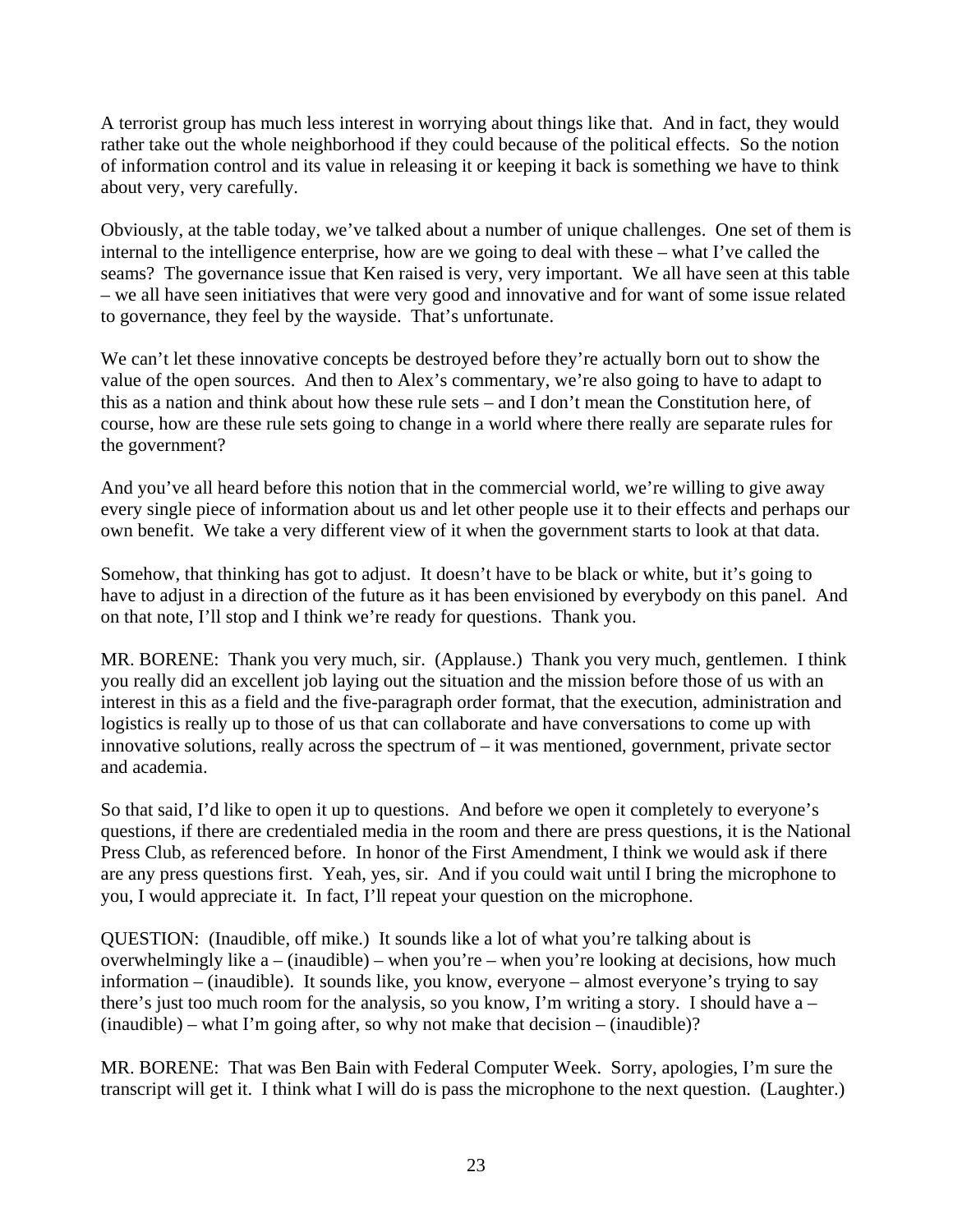QUESTION: Why not make decisions ahead of time – (inaudible, off mike)?

MR. BORENE: So the question is the balance between information and technology.

MR. RAPUANO: I'll just say I think it gets back to what's the purpose – what outcome are you looking to achieve? And I think folks recognize there are a lot of different sub-missions within the open source intelligence realm. So if you're trying to scan the environment of available information, then you've got to do the full net.

If you're looking for particular elements of information, then if you have the ability, you can be more selective in terms of targeting the nodes where you're most likely to get what you're looking for. But then you need that – you need that understanding of where to look for it. If you don't have it, then you're stuck to your wide search.

MR. BUTLER: Yeah, I think I'd add – if I could, I'd like to add to Ken's answer, Ben. I think we do what you just described. And I think Alex Joel made reference to this. The various parts of the intelligence community have various missions and authorities. By virtue of those authorities, or limits to their authorities actually segment what they do go after. And they do segment very carefully because they have to be efficient at what they actually search for before they can begin to grapple with that torrent of information that Mark Gabriele was talking about earlier.

MR. GABRIELE: Just to further address that. Yes, there are torrents of information, but the information continues to flow, okay? So sometimes, you can think of the Internet as sort of a giant repository and you can go back out and get the thing that you were looking for because it was there last year and the year before and the year before that.

Sometimes, it's not there forever. Lots of information on the Internet is ephemeral. So I see something which is of intelligence interest, is of, you know, potential probative value in the future, darn right, I want to get it and I want to hold on to it. And when I get it and hold on to it, then I want to make sure that it is indexed, catalogued and that I've processed it and teed it up for processing against future bits of information that are going to come swimming my way, okay?

So it's not – I don't want to capture the entire Internet and have it always with me in my back pocket. It's not practical and it's not productive, but I do want to be selective, certainly. But I need to hold on to stuff if it looks interesting because I don't know what's going to be there tomorrow.

MR. MAGOFFIN: I'd throw out one thing as well. I mean, it's – there's the emphasis on the Internet for obvious reasons, but you know, an open source is obviously much more than that. There's many sources which currently don't reside on the Internet – newspapers, radio, television and those are equally important as well.

I think that the challenge is, is when you obtain the information from those disparate sources is then how do you aggregate it? And then how do you place it in a format which is easily analyzed? So there's always a tendency to rely upon technology or use technology as a silver bullet. And quite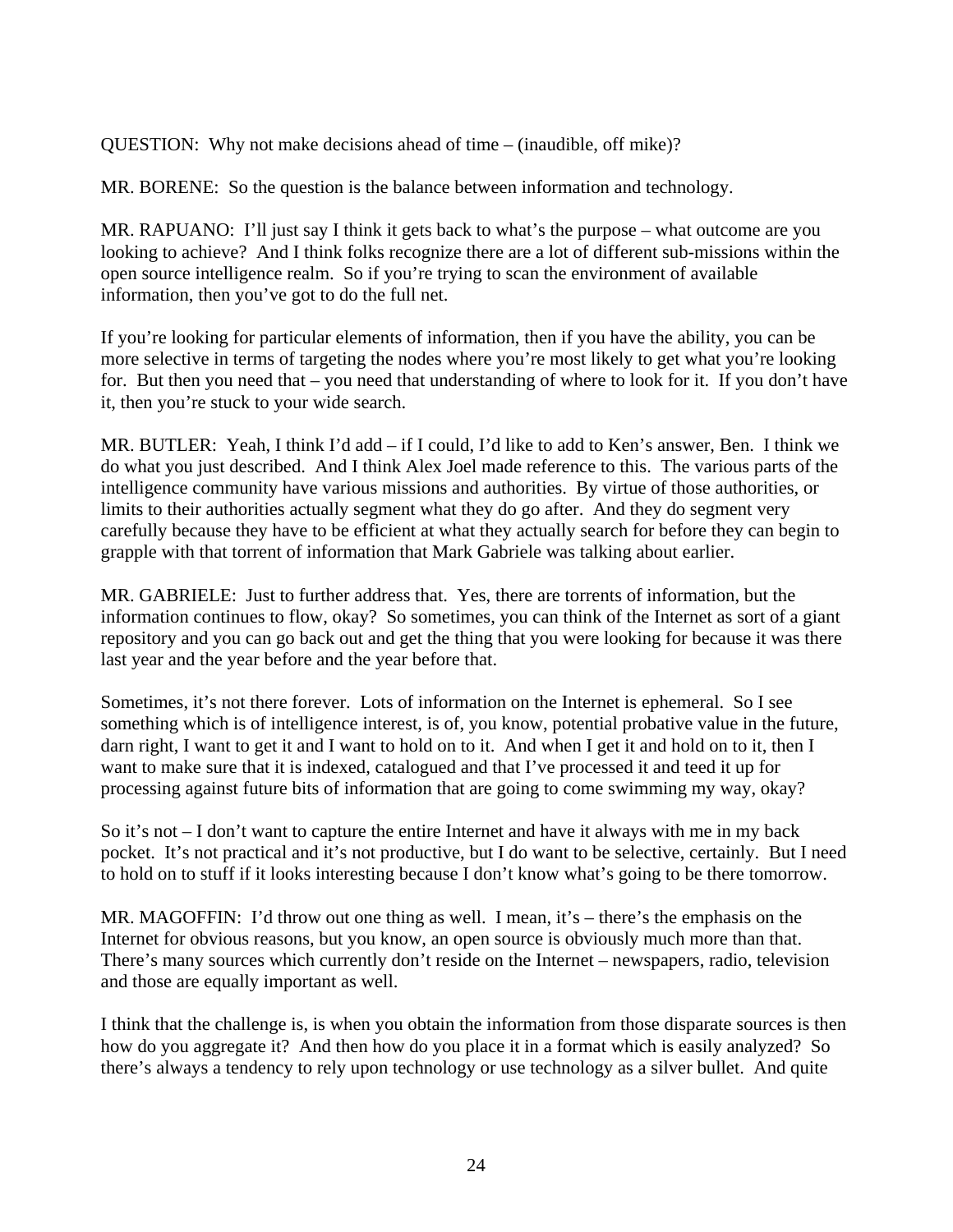frankly, there's always a human in the loop. There always has to be those temporal processes going on. But again, just a disclaimer that there's still a lot of open-source which is not Web-based, so.

# MR. BORENE: Sorry, Mr. O'Connell?

MR. O'CONNELL: Just one quickie in response to your question. The – you know, I think you're one of the examples of the issue at this nexus of open source and analysis as we've talked about it. There are a lot of issues which are emerging which we really don't understand analytically.

And oftentimes, your ability to understand that analytically can come from collecting more data. But it oftentimes comes from a human being who has followed an issue very specifically. I think in your packets, there's an op-ed I wrote about a year ago that talks about this relationship between open source and analysis.

There are a lot of phenomena in the world that people know that they've reached the outer edge of analytically and the only people that are going to give you a clue as to what to look for in that crush of data are experts that follow it on a daily basis. They're typically not in intelligence services either, those folks.

### MR. BORENE: Yes, sir?

QUESTION: Thank you. I contribute to the Counterterrorism Blog, but my question really goes back to – during my many years in the State Department Counterterrorism Office, I and a lot of our officers paid a lot of attention to press reporting because quite often, we thought stories from good correspondents – I'm biased because I used to be a foreign correspondent – had information that was not contained in the agency or embassy reporting.

And I was wondering – are you seeing any impact from the cutbacks in the media – the number of foreign correspondents overseas, especially the American media? And second of all, in looking at open sources and you know, some of it comes from monitoring, I assume, still, if they mention things in government-controlled press in many countries, via the old, what used to be called the Foreign Broadcast Information Service that's subject, perhaps, to disinformation or distortions or CI ops. How much is that a factor when you're trying to filter out what's going on?

MR. MAGOFFIN: I just want to try the first part of your question. I'll leave it to the larger heads on the table to take the other one. (Laughter.) In terms of U.S. foreign correspondents overseas, I think to some degree – and not to contradict what I just said about sources not all being on the Internet, but some of the proximal access requirements which we once had, where we had to have folks overseas to collect data.

In some instances, through partnerships as well as through technology – some of the emphasis or the need for those – for that proximal access had gone away. And that's even in the case of television and radio. So your question was, has there been a negative impact? I suppose in some aspect of open source and in the larger media operations, I'm sure there has been. But insofar as trying to examine foreign media to get a sense of what's going on in regions in other countries, I'd say no.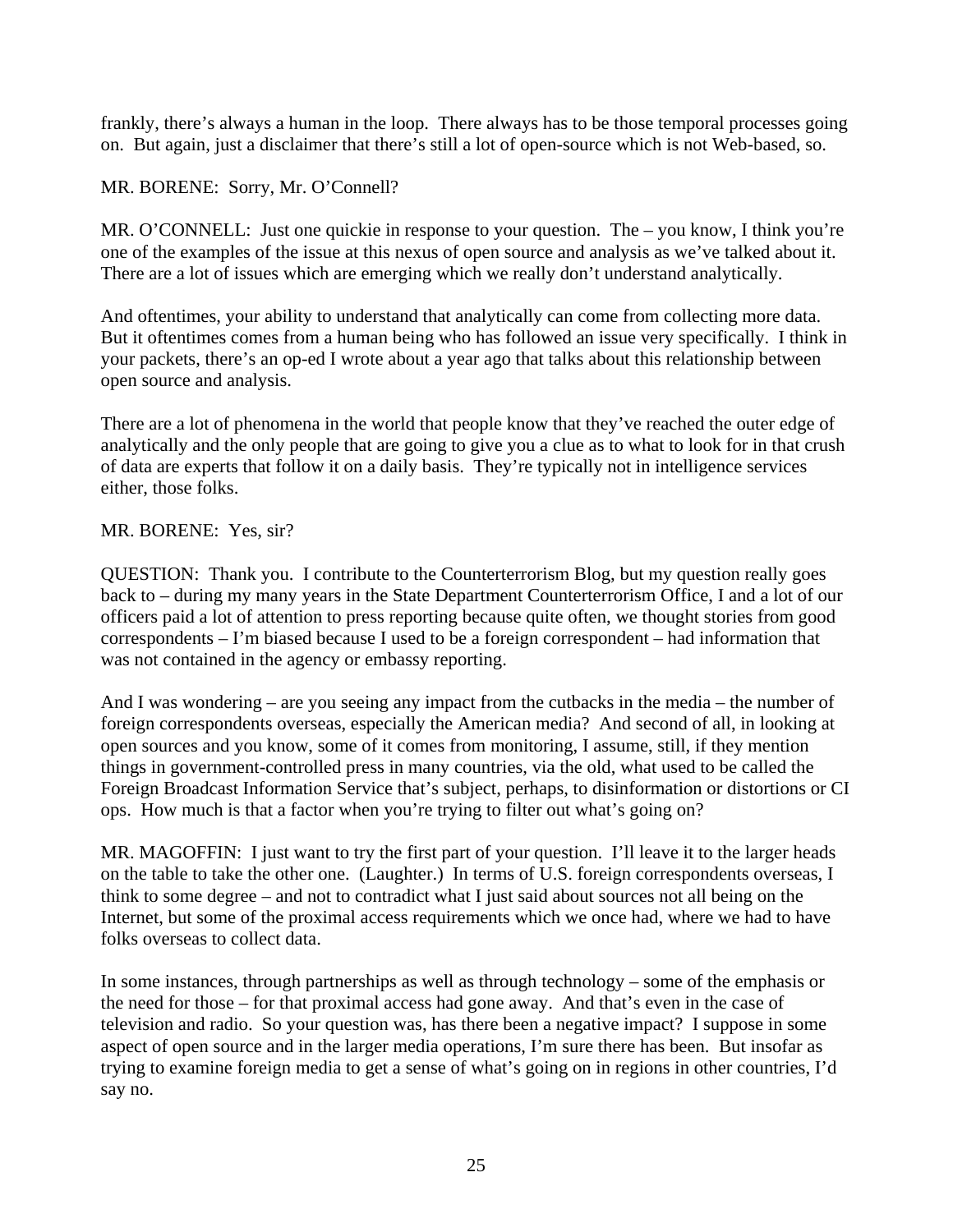Where I think the United States, in particular, sometimes struggles is in researching or consuming that media in vernacular. And I see one of my compadres in the audience, who works with the language authority at the Defense Intelligence Agency who works machine translation and the like to overcome some of those obstacles which we face.

You know, being unilingual and barely that with English, I mean, I'm no one to say this, but we obviously have to do better in that arena and through technologies and perhaps, you know, as part of this particular form, in 10 years and that's certainly the forecast is that a lot of those tools will be better.

So a long-winded response to your one question, but you know, we probably could use more folks overseas. But in terms of the collection, I'm not so sure is the negative impact is as significant as, perhaps it might have been before the Internet and other technologies.

## MR. BORENE: Mr. O'Connell?

MR. O'CONNELL: I think the gentleman's question actually puts a nice new optic on open sources and one of the interesting things about open source is that when you look at it, you can see it through so many lenses. You're, again, on the human dimension of this, at least in my view. I do think, in answer to your first question, there has been somewhat of a decline.

But it also points to the fact that while we're talking a lot about data at this table, what open sources often provide is the kind of context – the rich picture – that analysts do not have. If you're sitting inside one of the agencies and you've got barely a master's degree and you know, a passionate interest in energy, but you've never lived in the Northwest Frontier, these are very helpful sources to help you understand how life is lived and people have expectations and day-to-day activities take place to do that.

So it's not, here in this context, such a data question as much as, how do I paint the picture? The good news is that there's nothing sensitive at all about that kind of information. But it is absolutely essential to having analysts do the kinds of work that they do. I've never known a good analyst in my career that didn't understand the lines of the currency, debate and discussion on a given issue, ever. And a lot of that can be gained from outside sources.

MR. BORENE: Anyone else want to comment on that?

MR. BUTLER: Well, I would just say that Mike, in answer to your first question, there's no question that there's been a significant cutback in traditional media, overseas correspondents and it is has an impact on the quality of traditional media. You just have to hold your Washington Post every morning now and you know it's a lot thinner and a lot less weighty.

I think also the quality of the reporting has suffered, not just print media, but broadcast media. And that's a personal opinion. I'm not giving you the ODNI opinion, necessarily, the vetted ODNI opinion, but the very first two pieces of open source I look at everyday are Channel 4 to see what the traffic's going to be like in D.C. and I read the Washington Post.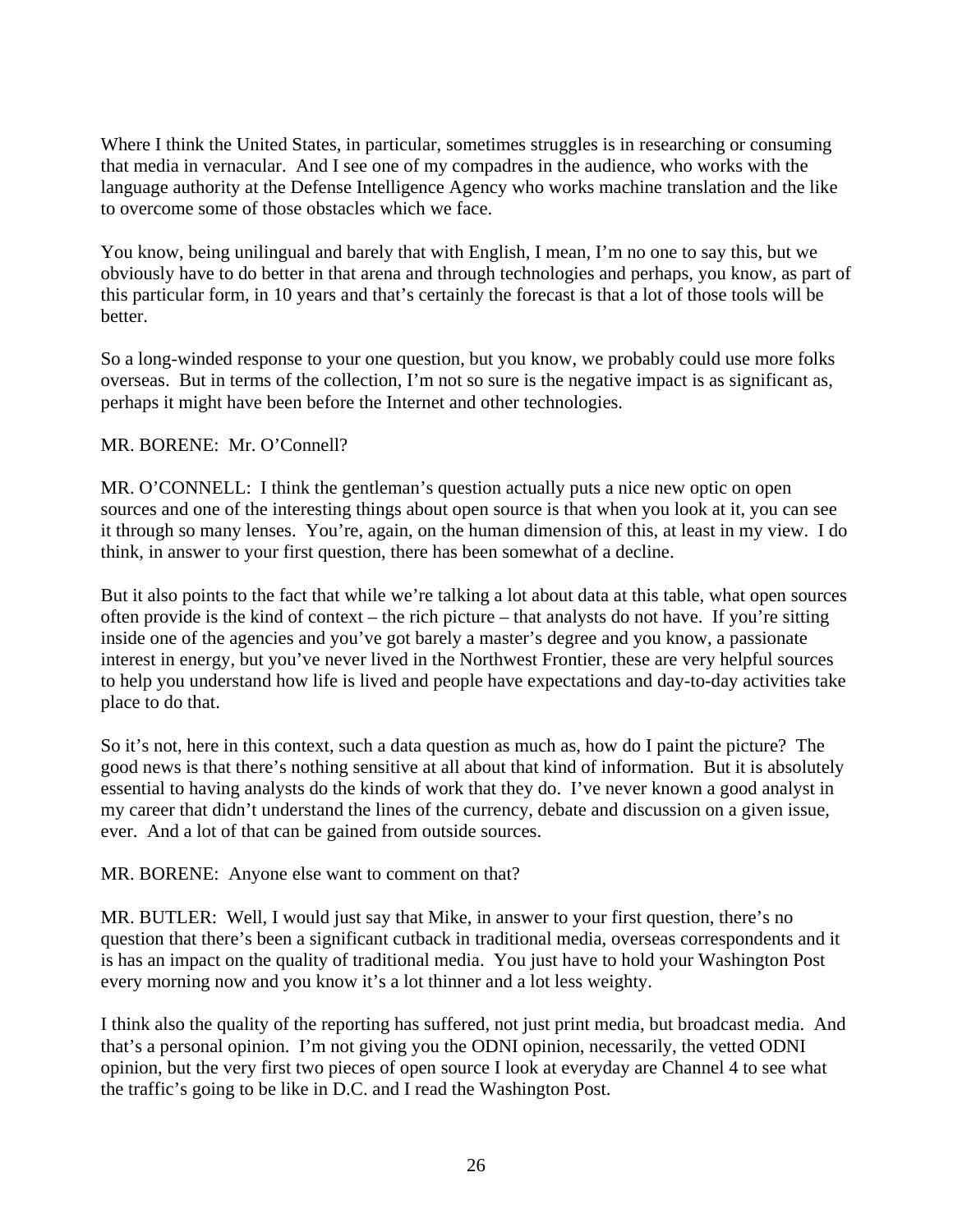And I've been discouraged at how traditional print media has deteriorated in terms of breadth, depth, content, quality. And that's unfortunate because that was an extraordinarily good source of information, I think, for our policymakers, unmitigated, not mitigated, unmediated by the intelligence community. But also, it's an important source for the intelligence community analysts.

## MR. BORENE: Yes, sir?

QUESTION: Yes, thank you. I'd like to ask about the two-week – yeah, okay, I'm an adjunct professor and I have my own consulting firm. And I've been teaching a course on the intelligence community to undergraduates for the last dozen years. It's amazing how much information has become available via open source since that period of time.

Point – one of the things about the intelligence business is that you really don't want the other guy to know what you're interested in. And I'm concerned about what you might call the problem of the cookie counter. You leave a trail. When you start doing research, you leave a trail. And the smart guys are going to figure out where that trail is leading. Is there a way to deal with this? This is along the edge of cyberwarfare, I recognize, but I think this is one of those concerns that we can't ignore.

MR. BORENE: Anyone want to –

MR. O'CONNELL: So the question was, is there a way to deal with it and the answer is yes. And I think that go into much greater detail than "yes" would probably get me in some sort of trouble with some people in this room. (Laughter.) So suffice to say, the answer is yes, there is a way to deal with that.

MR. BORENE: Question? Yeah, yes, ma'am, sorry.

QUESTION: Thank you. Hi, I'm a private citizen. I work at Walter Reed but I'm not speaking for the Walter Reed Medical Center. I have a question I think either Dr. Joel or Mr. Magoffin or Mr. Rapuano might be able to answer this. I'm not sure, but you have to pardon my Boston accent. If you don't understand anything, just let me know.

(Cross talk, laughter.)

QUESTION: See? You do speak a foreign language. How do we find a balance between the constitutional protections for privacy and using open source? Open source is open source, it's international. The Internet is international. Bad guys don't play by the same rules. They don't have our Constitution. And if it's in the open domain, what is the problem with tracking a blog that is a threat?

Either it's a domestic blog or a Taliban blog or whatever kind of bad guy blog there is, tracking that and exploiting it? I don't – I guess because I'm a very junior analyst and have done some analytical work as well, that I don't see a problem with exploiting everything we can relative to the Internet simply because it is in the open domain. I mean, it's just all over the world. And what are some of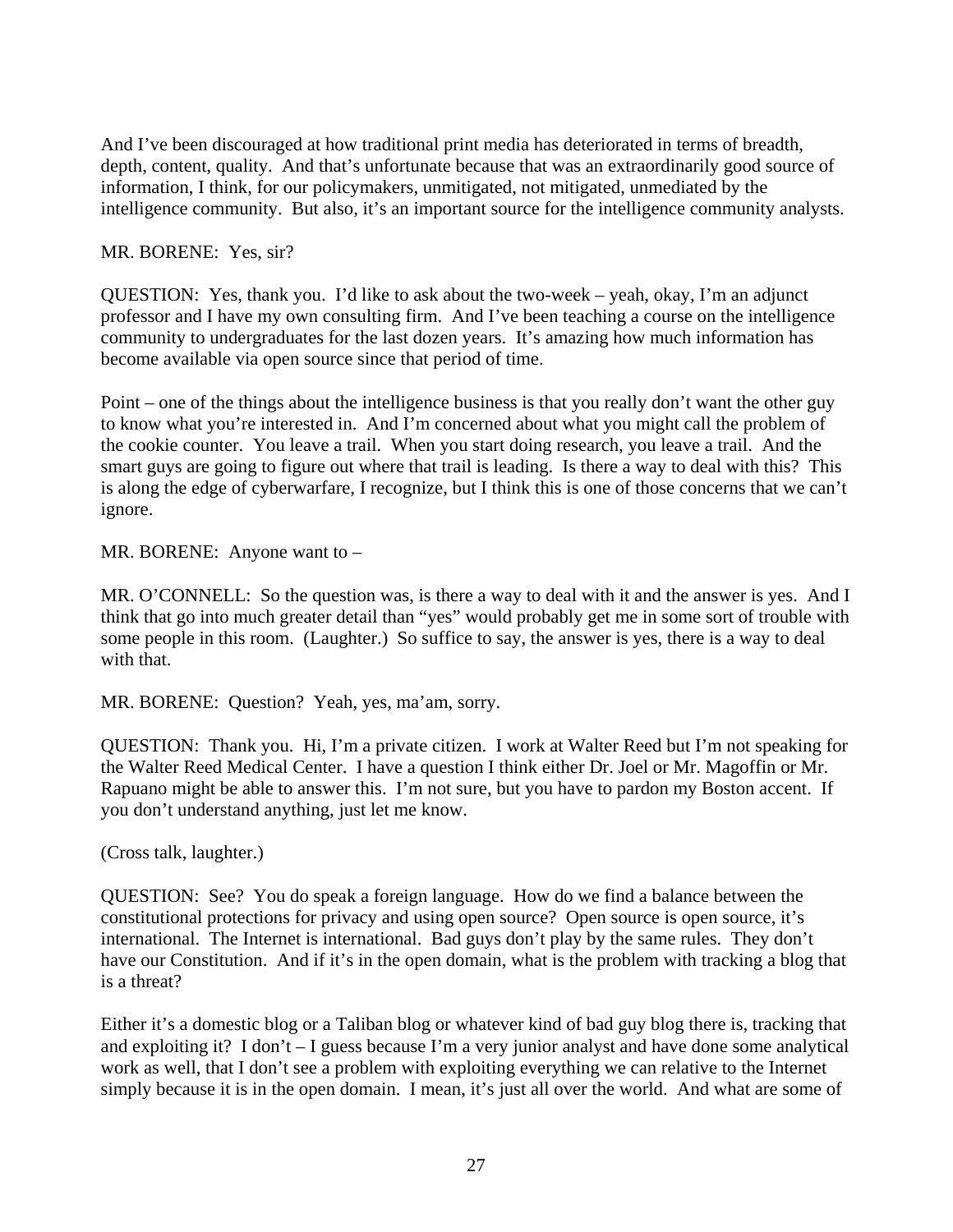the issues and how do we not hogtie ourselves to the point where we can't use or share the information interagency?

MR. JOEL: Okay, so I don't want to get too much into the details in terms of the guidance that we're working on, but in general, there's a lot that analysts can do in the open source domain. I mean the information, once you're satisfied that it is publicly available, there is a great deal that you can do with publicly available information, just like any other member of the public can –

QUESTION: (Inaudible, off mike) – bad guys?

MR. JOEL: So you're asking about domestic – so let me just – so I'm giving the general – first, let me – so in general, if it's publicly available, you can. Now, the First Amendment does exist and that distinguishes us from some other societies. We have strong First Amendment protections.

And what the First Amendment, in general, covers here is, in the blog context, is speech. So just because someone is saying something on a blog – just like if someone were saying something in a street corner, the U.S. government can't just come in and start monitoring it. So if someone was protesting policies of the administration, be it this administration or the prior administration or Congress and they're protesting it even in extreme terms, that, by itself, is not a reason for the government to start monitoring, taking a file, starting, you know, taking your name down and putting that in a file or anything like that.

It has to bleed over into something that we believe is violence, you know, goes into the incitement of violence. So there's – there is some Supreme Court cases on this and it gets into, you know, we're working on providing more detailed guidance on how to, you know, where does that line cross?

So there's a First Amendment consideration for the U.S. government in general. In terms of the intelligence community, there are different agencies with different authorities. Some can look at stuff inside the United States like the FBI. Other agencies are supposed to be focused on foreign threats.

And of course, the First Amendment applies to stuff that happens inside the United States and to American citizens and United States persons. It doesn't protect people with no American connections who are located overseas. So that's, in general terms, how we would provide that guidance.

And we're trying to write it in a way that's very clear and that can be used by, you know, intelligence community elements, but also is flexible and allows for people to know when to consult with their attorneys for more detailed guidance. So it's not easy to write. (Laughter.)

MR. BORENE: Thank you, Mr. Joel. Any of the panelists want to – Mr. Rapuano?

MR. RAPUANO: I would just add that it depends on  $-$  it depends on what you intend to do with the information. If you intend to use it as actionable intelligence, then a number of the points that Alex just made apply. Taking into account that there is a world of gray. So if you're expressing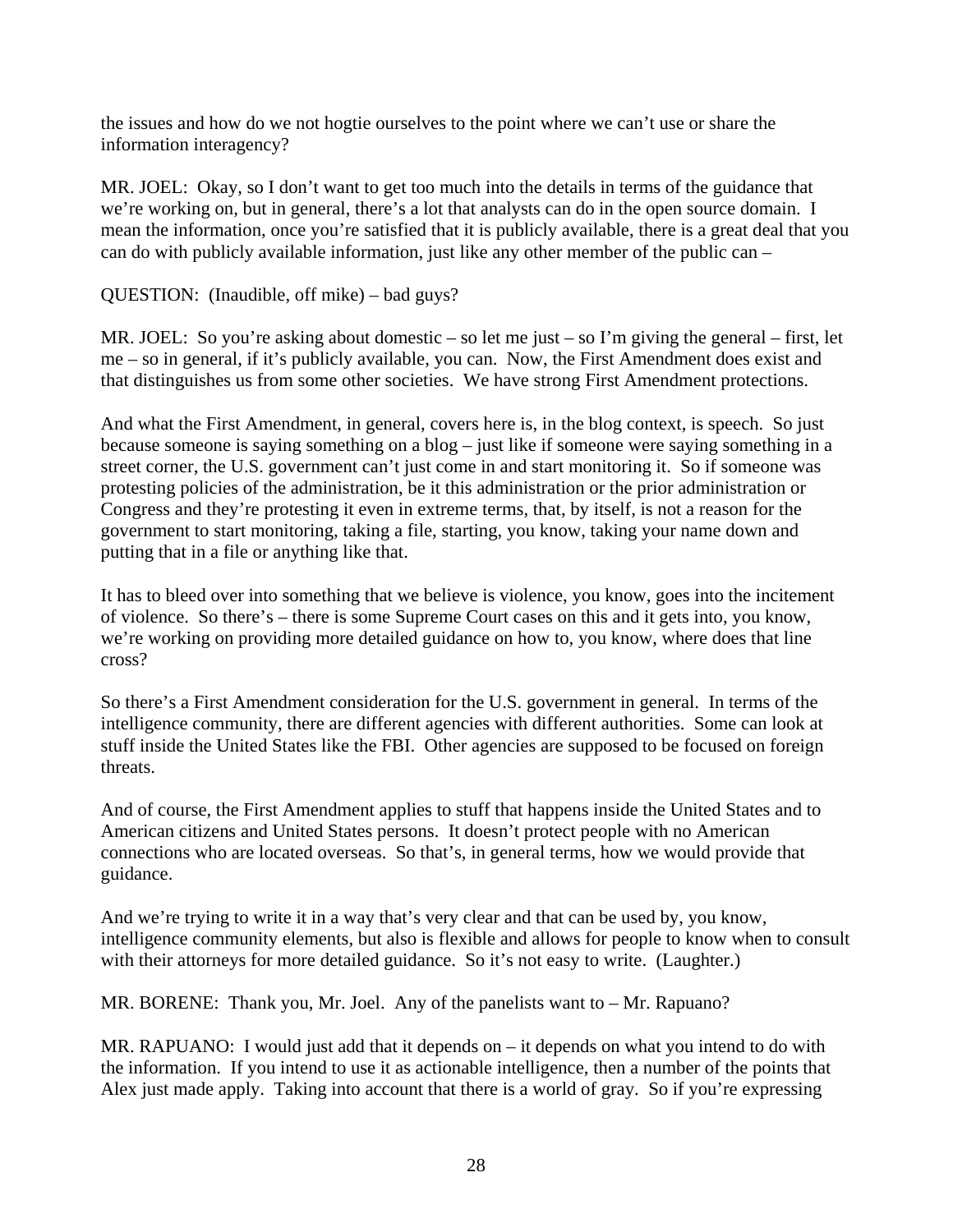your constitutionally protected right of speech, you know, when does it go from being vitriolic to be potentially fomenting violence?

If you're planning a protest at the Pentagon the next day, what's the responsibility of the Pentagon protective authorities or the Arlington police to monitor what's going on in that blog? Talking about logistics, talking about people coming, that's all great. They're going to bring flags. Oh, now, they're going to bring tear gas – so – or mace, so all of those lines are drawn and there are case precedents in the rest.

But we are in a brand new world in the sense of – I think there are cultural elements as well. If you talk to young people today, their expectations of privacy are quite different than older generations. You know, I keep telling my kids anything you put on the Internet, you ought to be prepared to go anywhere and they professed to not be all that concerned about it.

Now, they haven't been bitten bad yet – (laughter) – and that life experience will do that – but I do think that there is a shift in cultural perceptions of you know, what privacy – look at these Twitter – GeoTwitter sites. People are constantly – let's say you're on Twitter Geo and you've got 1,000 friends following where you go, but you've given them individual permission, well, can the federal government follow you if they have an interest in you based on your Twitter feed? So I mean – these are things that are happening in real time and there are a lot of – there's a lot of work going into it at both the federal and the state levels. But it gets to the complexity.

And the last piece I'd mention is this risk perception issue. Prior to 9/11, you would never have had the Patriot Act legislated because the public perception of risk was not sufficient for them to be supportive of the type of invasive aspects that some would claim the Patriot Act authorized.

So this whole perception of risk in how authorities communicate risk is a real fundamental component of how we go forward. You know, what's the benefit? There's no free lunch here in terms of the national security aspects. The more we want and need to find out about what unknown actors are doing, the more potential risk to privacy.

You can't have it both ways. You can put a lot of protections in and you can balance it and you can govern it judiciously, but it's never going to be totally free. So that's, I think, what we're in the midst of and there's a lot of good work going into the development of guidelines and the rest. But we're just trying to keep up with the technology in terms of, you know, the new doors that open and the new complexities that arise in terms of, well, what about this particular case now that this capability is out there?

# MR. BORENE: Mr. Butler?

MR. BUTLER: Yeah, Ann, good question. I think what I fear more is that individual analysts who do their own open-source exploitation will hogtie themselves because if they're professional, they're conscientious, odds are pretty good in our intelligence community that they will be afraid to go where they can go, where they're authorized to go, where they should go, where we expect them to go in the performance of their duties.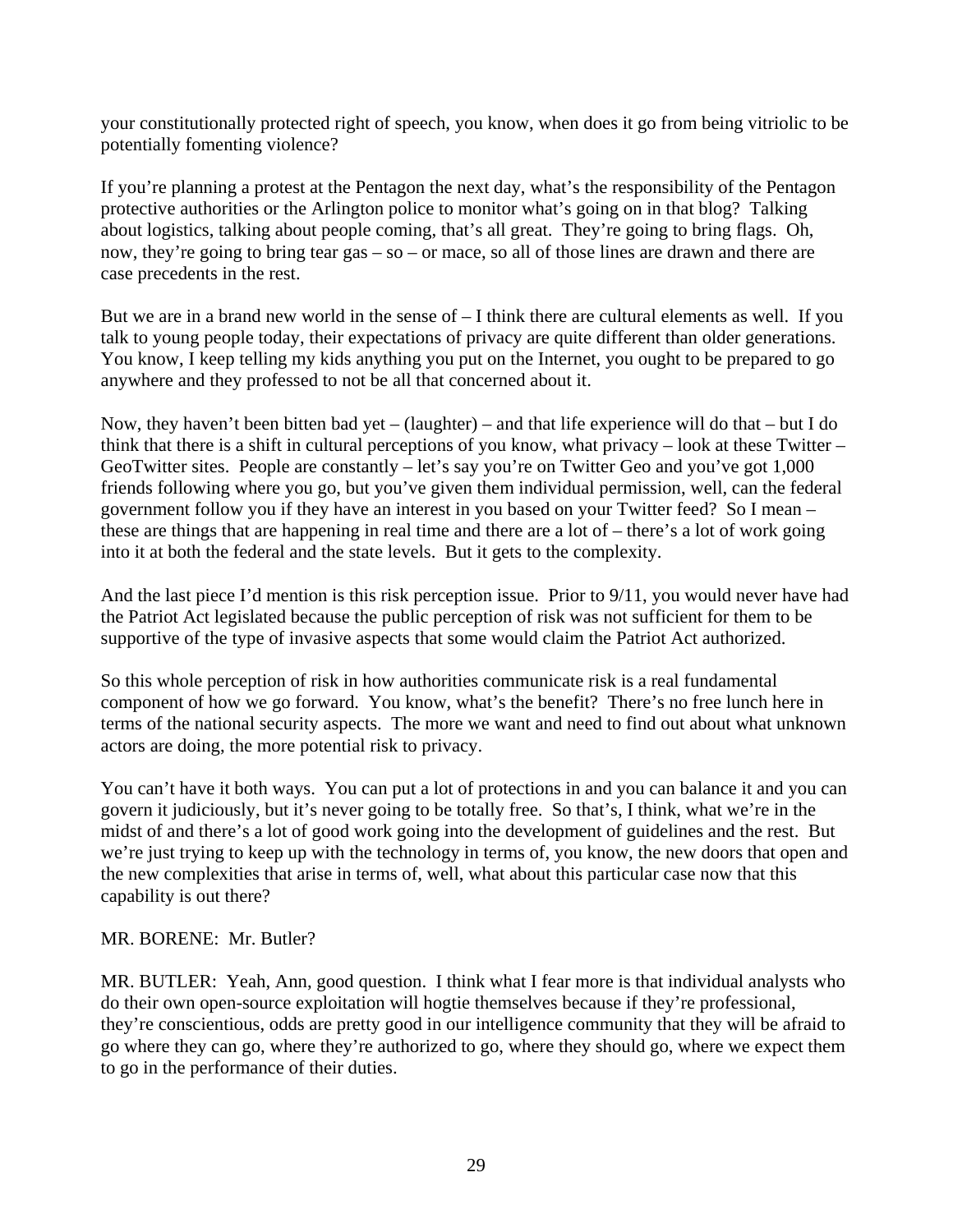It's why the guidelines that Mr. Joel is working on with his CLPO colleagues around the government are so important because we want to enable every intelligence professional to be able to know and be confident that know that they can go up to the line without going over the line. And that's why making sure that every intelligence professional is an open-source exploitation professional is – and that as a core competency is a high priority in my view.

MR. BORENE: Question in the back here, waiting a while.

QUESTION: Hi, I'm with the Library of Congress. And I have a question, Doug, there was a comment you made and then this gentleman to let you know we also have a way of dealing with the non-traceable IP address. (Laughter.) I'm with a group that actually does open-source research.

And my question here – and it gets back to a previous question is about we are overwhelmed with requests for multilingual, multicultural – people who understand this. And what I see right now – I speak daily with people in the intelligence community, both civilian and DOD. And what I see now is a real dearth of people who are savvy with the cultures.

And someone who – we got one project where we actually had to sit down and decide – we cannot have a person do this project who grew up in this country because it had to do with a tribal issue and we were too concerned about their biases. And these types of things are so critical and so important.

And it seems with the – that there's a huge shortage and then also, a lot of the material is in the native country and unable to get access to it. So I'm just curious how – I mean I know how we deal with it. We have our overseas offices we talk to, but how is the intelligence community addressing that because that's a pain point I see on a daily basis?

MR. BUTLER: Ann, good question, thanks. Actually, I just spent an entire day on Tuesday at Georgetown University listening to 12 different scholars at Georgetown, all of whom were naturalized American citizens who were providing presentations to me and a number of other folks in the audience.

In fact, Library of Congress was represented there – the federal research division, which I presume that's where you're from. And it was remarkable. The quality of the research, all open source, and the quality of the analysis that was done by these scholars – I was almost tempted to say young scholars, but some were in their 50s, was impressive.

And they went through an eight-month boot camp – I'd call it – at Georgetown, funded by the U.S. government to specifically address that concern of yours, to try to get into the national security arena, working our mission on behalf of the United States, people with native fluency in a language and cultural understanding that is also native – that you can get no other way than by growing up in a foreign country or foreign region.

And they had very interesting perspectives that the typical American-born analyst in the community would not have or would not appreciate. So we are doing things to try and invest in that type of capability, bring that kind of talent into the government. We, actually, this year, asked that the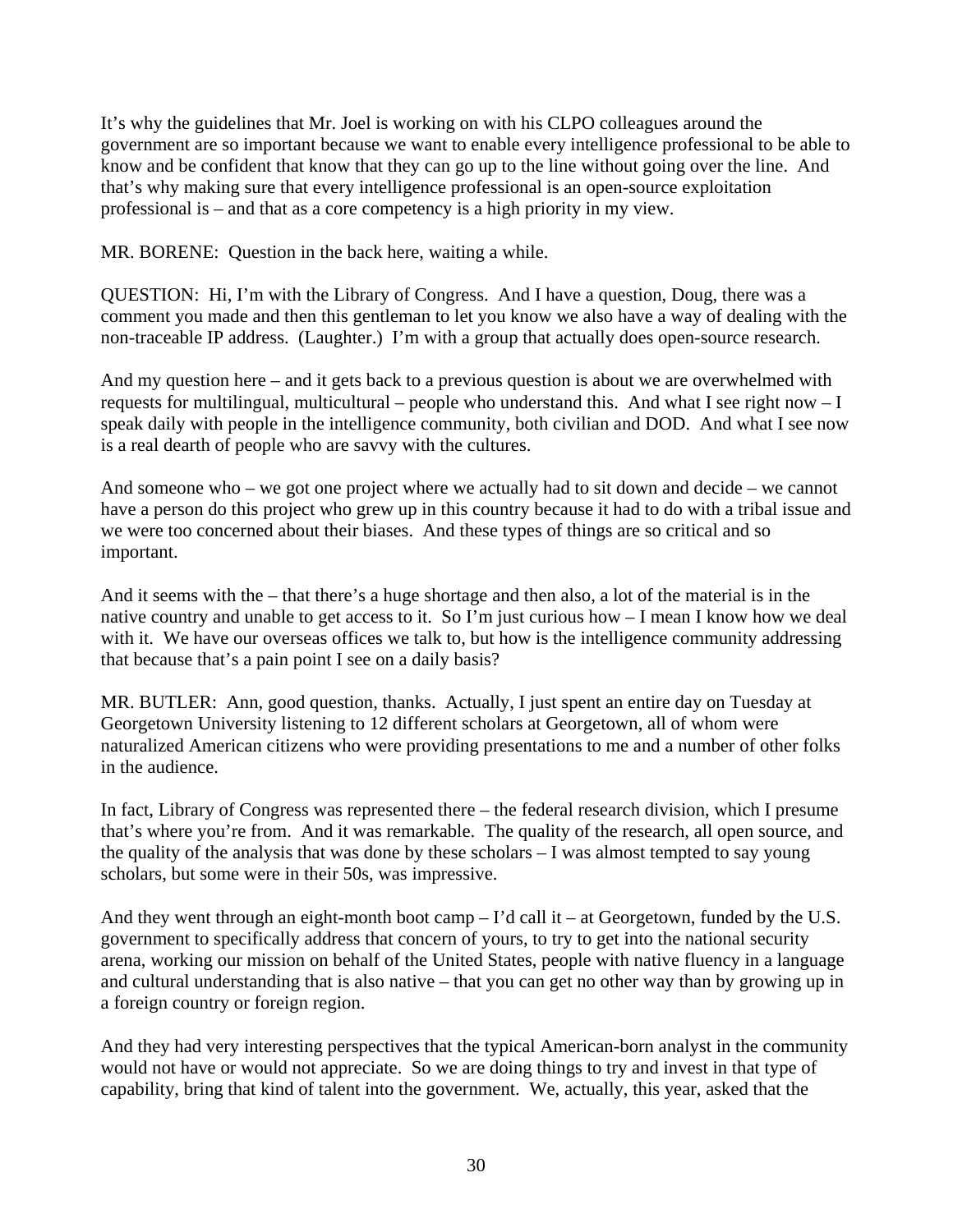National Security Education Program, which funds that program, double the size of the program from 30 students to 60.

And in fact, the Washington Post recently carried an ad for this particular program. It's called the English for Heritage Language Speakers Program. And I think it has the potential, over time, to help with that program that you've identified.

MR. BORENE: Mr. Magoffin?

MR. MAGOFFIN: How are you doing? I remember when you came over to chat about six months ago. We – now, this is the future, but I will caveat to say how we're doing it now and I think, again, on the Iraq experience and Afghanistan experience, a lot of you are well familiar with how we've done it.

We've done it through contractors. We've done it through vendors. We've done it through independent contractors. We've also – as I mentioned previously – we've relied, to some extent, on machine translation when it's possible, not necessarily to translate documents or websites, necessarily, but to provide a gist, an idea of what the content is all about it.

Obviously, when you're taking the human element in, you've got to have another person there standing in front of them, talking. But there's also an increased emphasis within the intelligence community to grow language capabilities on our workforce. And those efforts are expansive, not just to grow it, but to maintain those capabilities.

There's also increase, and I think, enlightened activities to hire those types of capabilities for government service as well. I think what complicates all of those activities. And it's analogous to the information problem that we have – it's everywhere, it's ubiquitous, it's huge. Well, so is the world in which we're looking at and we're concerned with.

And on any given day, a country can come out of nowhere and be a top priority for national security. So how do you take these finite resources and allocate languages if you could? You'll be a Swahili speaker. You'll be a French speaker. I know he speaks French. And I don't know if you speak Swahili. Okay. (Laughter.) But how do you break it up?

You know, how do you account for all of that? And it's just like we do most business, there's some risk entailed that you assume. But that is challenging to say the least. And again, it's part of our culture in the United States anyway, that there's just – there is a dearth of folks who speak more than language.  $So -$ 

MR. BORENE: Mr. Butler?

MR. BUTLER: Yeah, let me add something else too, Ann. Doug reminded me of it. And I was remiss, not bringing this up – one reason we in the intelligence community feel it's so important to partner with academia is a vast amount of the expertise we require that we need or that we might need, we can't keep on the shelf, but we might need it just in time tomorrow.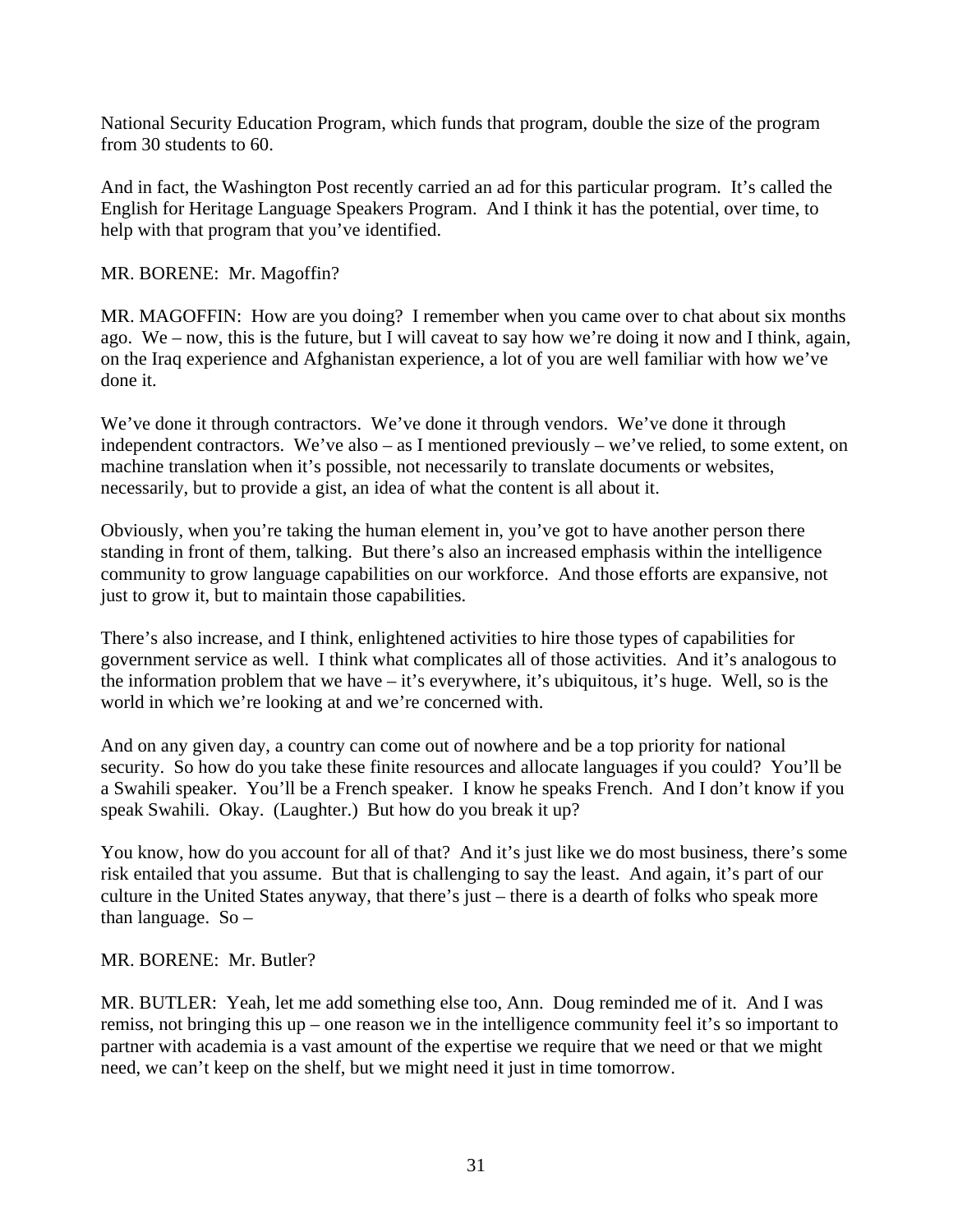As Doug pointed out, we can find that in academia. I mention Dr. Dick Ward earlier and Dan Mabrey, who is one of his protégés at Sam Houston State University. They did exactly this – Sam Houston State University – they built a capability to employ young, talented students, not from the United States in most cases who had native language fluency and they evaluated open-source information against various different issues and research topics that they were interested in.

And it was – I was impressed by it when I saw it and I think that is one of the things that we're going to have to figure out as a community as we govern our capabilities across the intelligence community and across the government. And we look for efficient ways to garner that kind of expertise and exploit open sources with that kind of talent, we're going to have to figure out how to partner more effectively with academia and with academics.

MR. BORENE: Go and make sure we get some questions from this side of the room as well.

QUESTION: Thanks, Andrew. I'm formerly with TSA and DHS, transitioning into the private sector. We've been dealing with these questions, of course, at the domestic level. As usual, there's a lot of talk here at the federal level and OCONUS. But even before you get to what people classically consider intelligence, the 56 states and territories and the 18,000 PDs have all got different definitions of what's public and what's not.

I was surprised in The Washington Post the other day to see that it's illegal in Maryland to tape a state trooper doing his job that was – came so – that indicates there may be a trend the other way toward making things more closed despite the ability to do it with the new gadgets rather than being more open, which is what we need if we're going to have any sort of domestic situational awareness.

Who's job is it to try to make a coherent national policy in these state and local jurisdictions that meets our needs in this post-9/11 world?

MR. BORENE: Mr. Butler? (Laughter.)

MR. BUTLER: I'll let Ken answer this one for you in just a second. Actually, I think it may be impossible to govern the ungovernable. And we talk about governance and I just blithely mentioned it myself a minute ago, but some things will simply be ungovernable and we're going to have to use those immutable principles that I think Alex Joel talked about earlier to figure out how best to take advantage of that kind of information, how best to accept that the federal government can't control everything and maybe we shouldn't.

Maybe there are – maybe it's a good thing that state, local governments have different authorities than we have. And certainly, they have different authorities that apply in a much more local sense to their problems than perhaps the federal government would need to care about. So I – I think it's probably a fool's errand to try to govern everything regarding state and local jurisdictions and put in place policies that we could even hope that they might follow. So I wouldn't be optimistic that we can do that.

### MR. BORENE: Mr. Rapuano?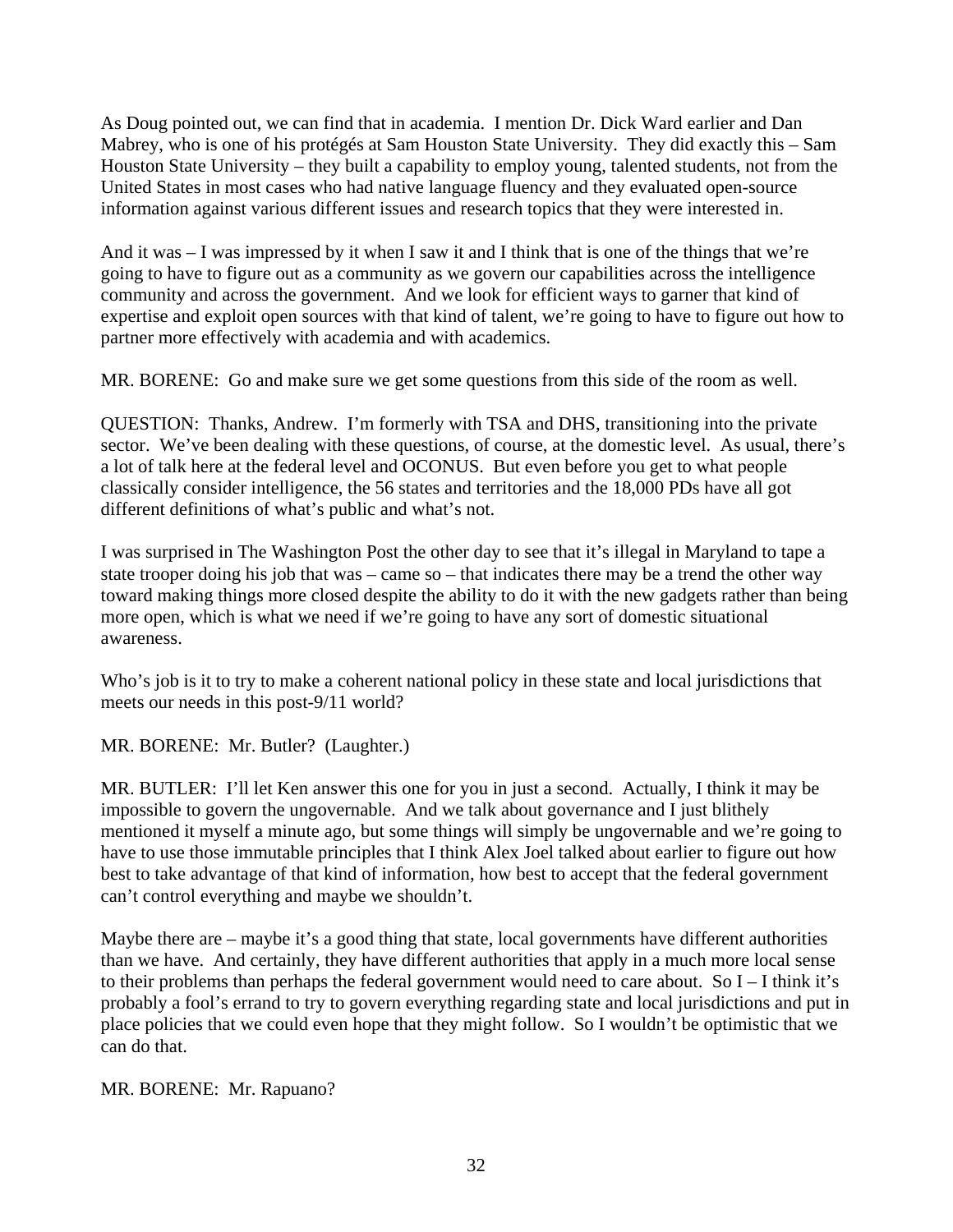MR. RAPUANO: I would say that you put your finger on – and based on your experience in TSA and DHS, you're well familiar with the dynamic. One of the toughest aspects of the homeland security enterprise – and that's the division and delineation of roles, responsibilities and authorities. I share Dan's skepticism about how far this can go in terms of these are really constitutionally delegated authorities to the states.

But if you look at the growth of the fusion center functions and information sharing writ large, in the federal, state, local enterprise from a national homeland security perspective, there's going to have to be some better commonality of understanding as to what's transferable because otherwise, the system is going to really be degraded from all the chafe that occurs when data is traded.

And it's an issue right now in terms of there's a lot of information, for example, that the state of Maryland won't share with other states. It needs to be – there needs to be a special permission provided. So another state can say, geez, I think you may know something of interest to me in terms of an actor or a threat, but I need to specifically ask for it versus be able to pull it or have it pushed to me. So that's another one of the tough problems that –

MR. BORENE: And that's actually going to have to be our last question, so I wonder if any other panelists have any parting thoughts before we wrap up the afternoon. Nothing? Okay, I've got – or do you want to keep going until 3 (o'clock)? I guess we can –

MR. BORENE: We can take one more question  $-$  (laughter) – as long as  $-$  I think there's plenty of room for conversation to keep this going until 3:00 a.m., but maybe we'll take another – sure, absolutely, here you go.

QUESTION: Thank you. I am an OSINT analyst. On top of that, I'm fluent in five languages, since you guys were talking about languages. And part of the panelists were talking about the other side, looking at our open SINT, open source intelligence. I think the danger that we are leaving is the footprints.

The gentleman asked a question about the IPs. And the former DNI, Michael McConnell, he wrote the Vision of 2015. He insists that OSINT must be done outside the dot-gov, dot-mil environment. However, in all my years of doing OSINT, I was only able to convince DIA to allow me to do that between 2006 and 2008.

I was the leader of the Project Strider. It was awesome and I was doing OSINT in the middle of nowhere in the Rappahannock River. When I came out of the woods and I went to teach OSINT at ONI, I was shocked because they believed that the IP is secure, is not. So you cannot think that the anonymous IP is secure, now, the other side already has it.

So how are we going to deal with that? How can we push the other agencies to really understand that OSINT has to be done outside the dot-gov, dot-mil? And how can we teach en masse, the analysts that I was teaching. And they thought, oh yeah, I can do – I have my IP anonymous, so I'm going to check my personal e-mail, leaving a passport – or password – and they go on and check the other side?  $So -$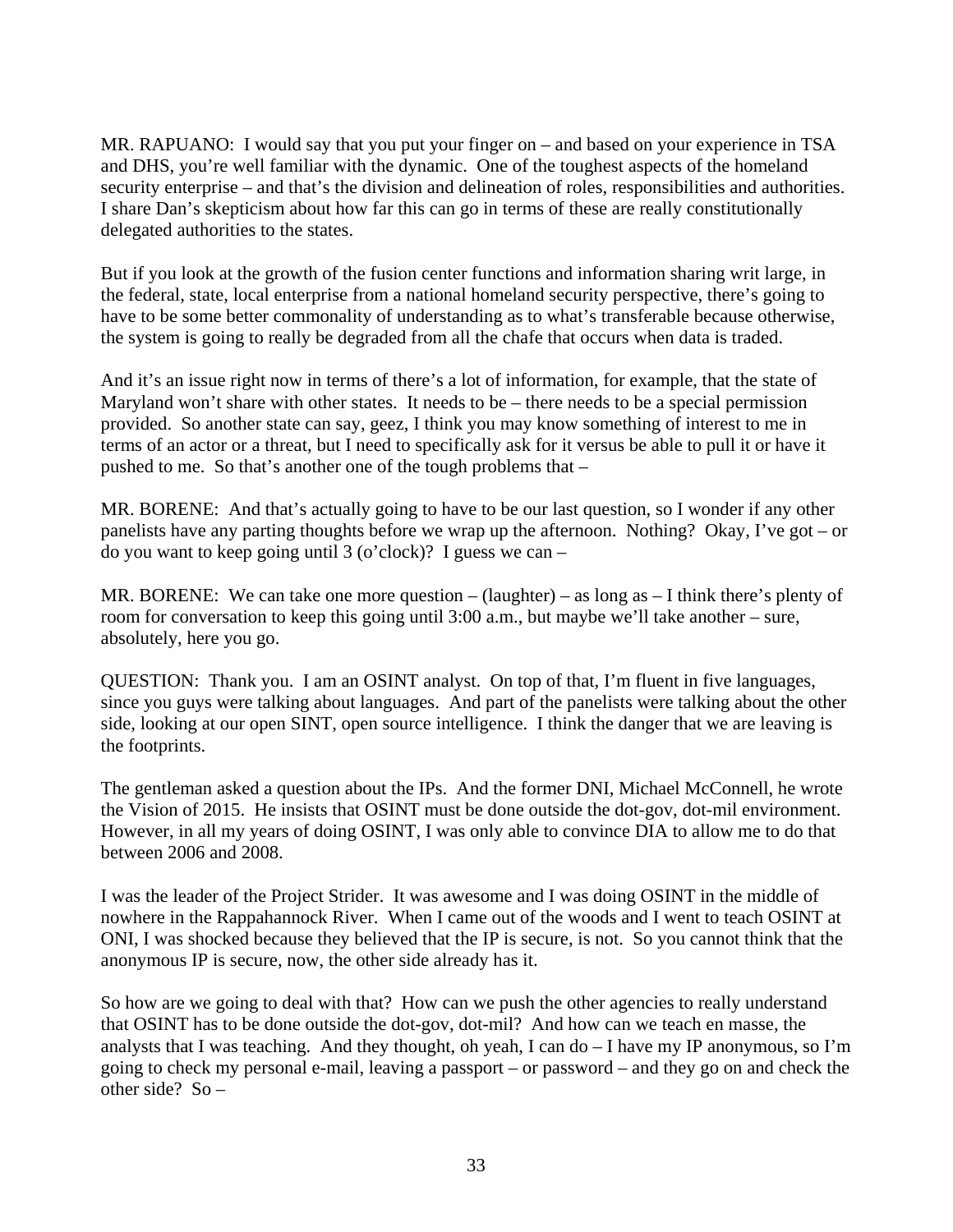MR. BORENE: Okay, Dr. Gabriele.

MR. GABRIELE: For the last problem, that, we usually resort to, you know, electric cattle prods, things like that are good inducements to analysts to keep them from doing dumb things. It's training, okay. So there is a lot of room for improvement in the way the intelligence community does many things.

And open source collection and exploitation is certainly on that list. And in all fairness, Mr. Butler has done a great job in dragging the intelligence community along, in some cases, in improving their open-source collection capabilities. That said, when you start talking about, gee, we need to make these minor improvements in your information infrastructure, oh, well, that means the CIO people get involved.

And that means – you know, there are a number of things that start to happen when you start talking about a computer – and it – oh, it's a computer that's going to be at an intelligence facility and oh my, the number of regulations that suddenly come out of the woodwork to thwart any useful effort can be sort of overwhelming.

So there has been progress made. There, I think, will continue to be progress made in that direction. I'm glad you raised the question because it is an excellent point and it needs to be – it needs to be recognized that – that there needs to be attention paid to open-source tradecraft straight across the board.

It's not just, put somebody in front of a web browser and tell them to go. It doesn't work like that. It is an intelligence analytic discipline and there has been a lot of strides made toward improving training for open-source analysts. A lot of that's been the effort – been because of the efforts of the DNI and the ADDNI for open source.

There needs to continue to be those efforts and they need to continue forward and the agencies need to pick up the ball and go with it themselves.

MR. BORENE: Anyone else on the panel? I just want to make sure that if there is credentialed media or members of the press club present, that we get those questions answered. Is there – are any? Nope. Yes, sir.

QUESTION: Gentlemen, good afternoon. I'm from the National Air and Space Intelligence Center. Mr. Butler, sir, I found it interesting that you discussed the WMD Commission report and seem to suggest that the need for open source intelligence analysts should go – eventually go away, that it should be subsumed under the greater all-source analyst responsibilities.

And given the discussion that the panelists had on the need for a discipline with a well-defined tradecraft so that we don't have people stepping all over each other and inadvertently destroying perfectly good sources of data, do you personally think that that is a good idea, that we eventually fall under all-source analysis?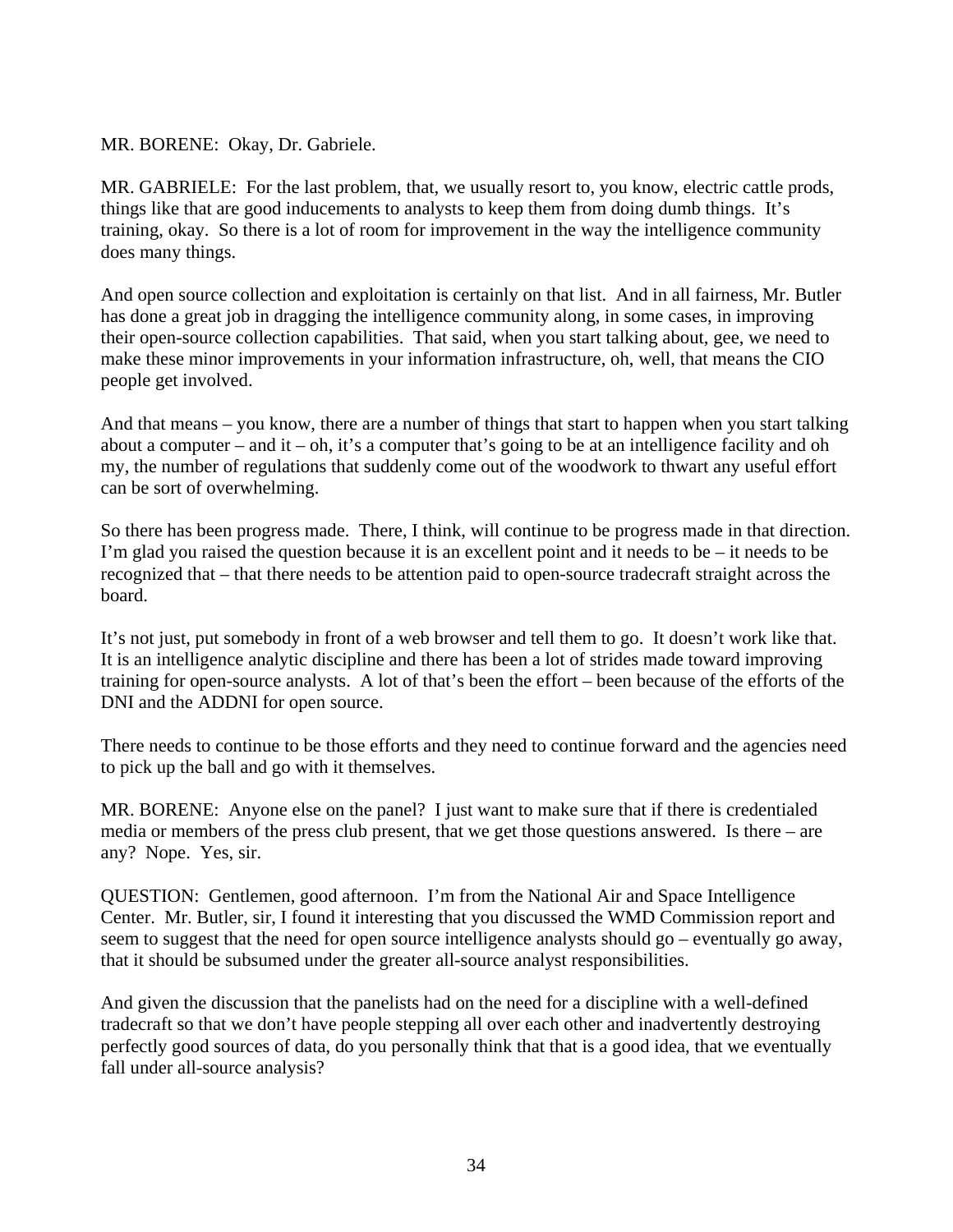MR. BUTLER: Well, first of all, I do think it's a good idea to aspire to what the WMD Commission asked us to aspire to, which is to raise the boats of every analyst in the harbor, get the core competency and capabilities of our analytic core across the IC higher when it comes to opensource exploitation tradecraft.

You did make note of the comments and concerns that – with the way things might progress over the next 10 years with the sophistication of technology, the techniques, the tools that we encounter – the tradecraft may evolve very, very rapidly. It should evolve very, very rapidly.

It's probably unrealistic to expect that every single analyst in the community will be trained to the same level of expertise. And that's one reason why we're working on a certification program right now within the intelligence community because we want to be able to certify a subset of the intelligence community as true open-source intelligence professionals.

And we've assembled the entire community. All agencies have been represented in this effort. And we have, I think, devised a pretty good framework, a core competency, a certification regime that will allow us to recognize that they will be the masters of the open-source universe forever, probably.

I think we will always have folks within the intelligence community that will exceed all others when it comes to their expertise and their focus and their sophistication in terms of tradecraft. They will be the people that will be actually doing most of the innovation, pushing the envelope and bringing the rest of the community with them. But I think that's ultimate goal, is to bring the entire community with them as they progress over time. That's how I would reconcile the two.

MR. BORENE: Yes, sir.

QUESTION: I'm president of the OSS Society in McLean and I'd be happy to stay here till 3 (o'clock) hearing you all speak. (Laughter.) It's fascinating.

But I'm listening to your comments, I was reminded of a couple of my favorite comments from OSS founder, Gen. Donovan, who tackled many of these same issues in World War II, when the U.S. didn't have a centralized intelligence service, which is one of the reasons why its original headquarters was the Library of Congress and why they went out and recruited lock, stock and barrel, literally our nation's best and brightest academics, historians, writers, artists and you name it.

In World War II, Hitler – and Hitler said of the U.S. that you know, racial diversity was a great weakness. And of course, Gen. Donovan countered by saying, in fact, it was our greatest strength because no other country in the world had so many citizens with knowledge of other countries. And I wonder today if we're not really tapping that resources.

And secondly, in one of his other comments – he once said of its research and analysis unit which went on to form the basis of State Department's INR that the major part of the success of OSS was the result of good, old-fashioned intellectual sweat. So I just ask any of you to comment on that in relation to the challenges that we face today.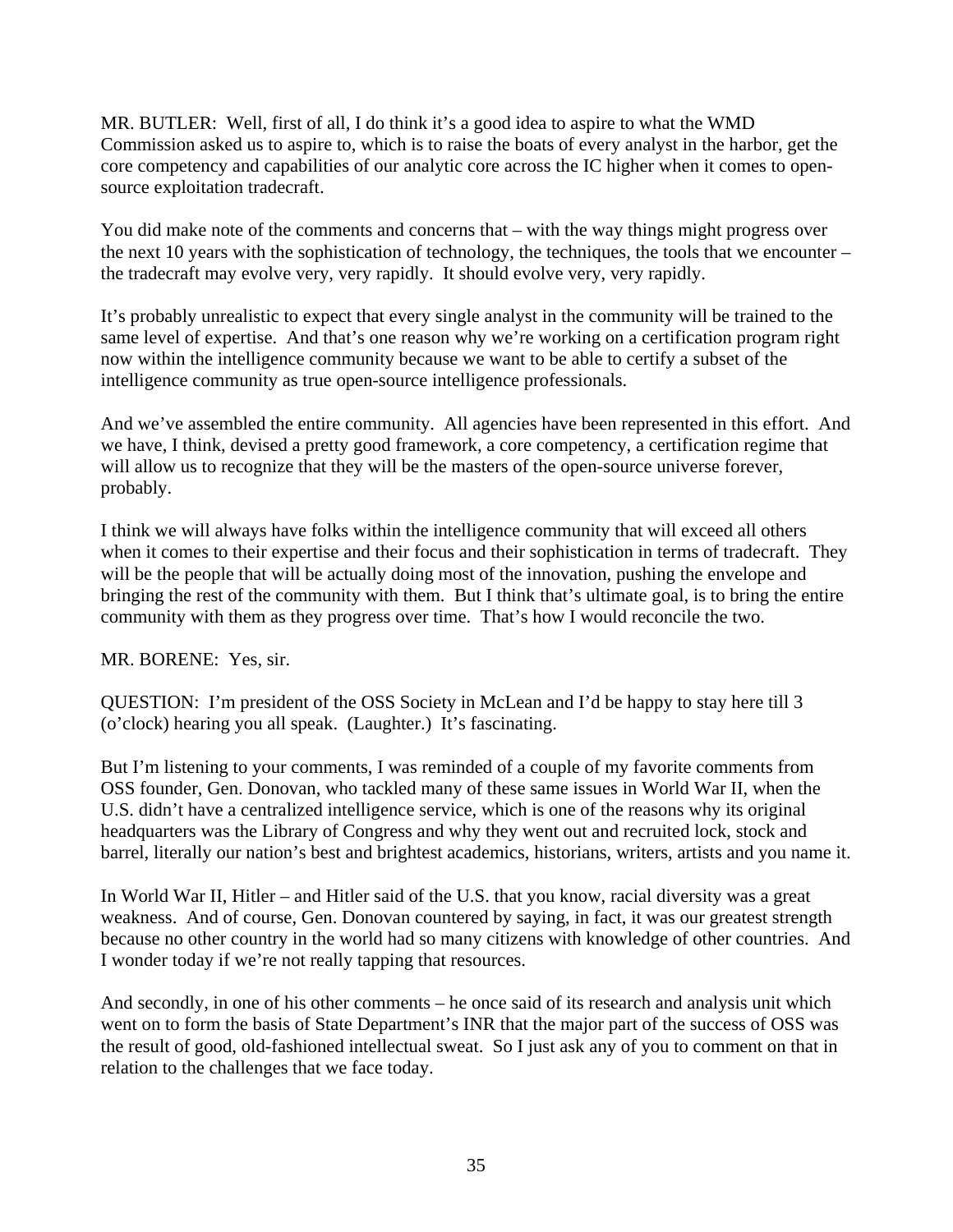MR. GABRIELE: It is not lost, I think, on any of us that you've asked that question of a panel full of middle-aged white guys. (Laughter.) Who most of us are looking at each other like yeah, I can translate into Bostonian – (laughter) – you know, okay. So having said that, I think that there is a surprisingly large amount of diversity within the intelligence community and I don't think there's any hesitation to take advantage of it. And I would – I would refer you to Mr. Butler for a discourse on the intelligence university program – what's it called? Going blank on this. The university outreach program.

MR. BUTLER: Oh, CAE.

MR. GABRIELE: CAE – thank you – Centers of Academic Excellence, which is, you know, intended, exactly along those lines. And it's somewhat more diverse than the panel that you see before you.

MR. MAGOFFIN: I think that – yeah, I think those two statements that he made years ago are still accurate and I think, you know, some of the other questions have been posed, kind of touched on various key points, which is, you know, diversity within the workforce and diversity in the sense, his cultural, his language, his experience – life experience, academic experience and all the like.

So you know, I can speak to, at least in the last 10 years, I can't speak – well, I probably could – but then you start giving ages away, I suppose, but in the last 10 years, I mean, there's increased emphasis, again, on bringing people in with the requisite skills, you know. And the analogy would be back when I was looking at information operations, was, you know, we had analysts who were not technical by training.

They were regional experts. They had languages and so forth. But they could not look at, necessarily, at electrical grids and communications networks and really drive down into the heart of those and understand them. And I made the statement – it's easier for me to train an engineer to be an analyst than analyst to be an engineer.

So it's always this – you know, it's always this formula, this ever-changing formula of trying to get the right mix of folks to, again, address a myriad of topics. And you know, to counter, as an Irishman myself, you all know that the Germans said about the Americans is that, you know, they're very difficult to fight because they don't read their own doctrine, right?

In this case, I hope that's not the case. I hope that we can document how to do this business and more importantly – and bring those people aboard that can – and perform these processes and very complicated and specialized processes, which unfortunately, there is no shortage of people that believe that open source is really, you know, going home and bringing up the Lowes' site and doing some cost analysis on weed-whackers, you know? Very difficult to try to dissuade those people that it is a complicated business, so –

### MR. BORENE: Mr. Butler?

MR. BUTLER: Yeah, thanks. Thanks for bringing that up. Hopefully, through the tone of my remarks, it's become clear that I believe diversity is one of the things that we have to pursue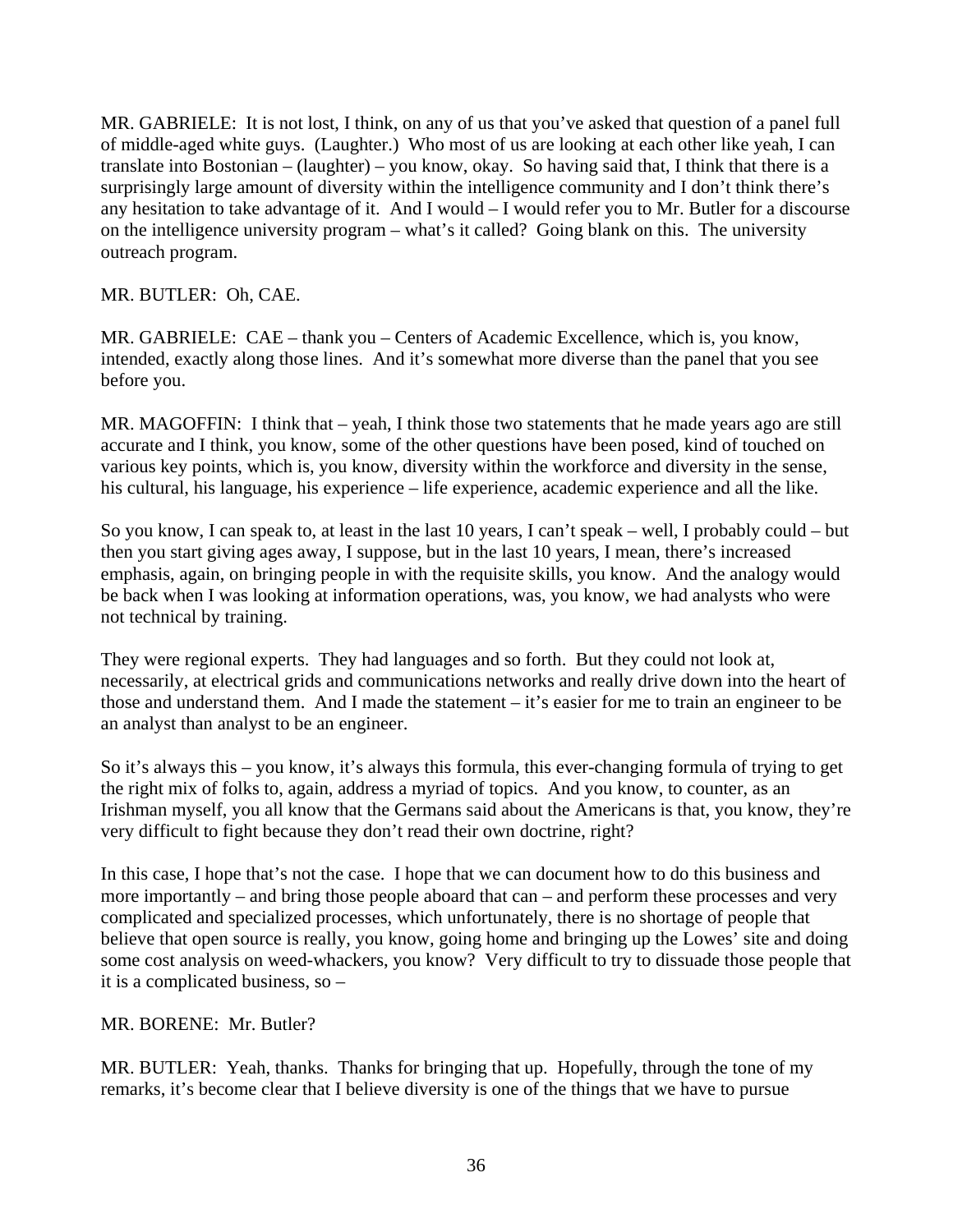aggressively. When I talk about comparative advantage relative to an adversary, when I hear that mythical figure that there are more Chinese that speak English than there are Americans who speak Chinese, it concerns me.

I think that is one of the strengths of open-source intelligence. You heard Kevin O'Connell talk about how there's virtually nothing that we can't go out into the open-source universe to learn a lot about if we strive to do that. In fact, if we were to hogtie ourselves and say all you can use is open source, now find us the very best answer that you can provide to policymakers, I would venture to guess that we would probably provide pretty good advice to our policymakers, even subject to that constraint.

That, again, is one of the advantages of open source. We can reach into very diverse communities. We can reach into academia. We can work with foreign partners who do understand issues, perhaps, differently, better than we do and take advantage of that – that knowledge.

And we don't have to worry about clearances and classifications and barbed wire and blue badges and green badges, et cetera. So your point's well taken. And it's something that we're trying to take advantage of today with open-source intelligence.

MR. MAGOFFIN: Not unilaterally, with partners as well.

MR. BORENE: Mr. O'Connell?

MR. O'CONNELL: Just one other addendum on your – on the second part of your question, which is there's a whole parallel set of initiatives underway to help improve the analytic component of the story in the intelligence community. Intellectual sweat is something that most analysts unfortunately don't have the luxury of a lot of time to do.

What the quest is, for now, within the community initiatives that I understand is to really buy more time for those analysts to really put brain power on problem sets. And the extent to which we sacrifice that, we do at our own peril. You know, since you are obviously interested in the history, I'd point back to a fact of Dulles' arrival in Bern, Switzerland.

What Dulles did was to go around and talk to a lot of people, collection, but then he absolutely did analysis on the data that was there. You cannot have one without the other. And as I said earlier, I think these two are inevitably married together for substantive reasons.

MR. BORENE: I apologize. It's actually – now, it is 3:00 and I need to wrap it up. But I want to thank all of you, as the audience, for joining us today. We're people who, obviously, here are passionate about this as an issue and making this more effective and responsive for national security and our competitive advantage as a nation.

And I'd like to thank Mr. Butler and our distinguished panel. And for those of you who think that this is a good kind of a program to have this roundtable and you'd like to work with us to continue to do this, I just want to also thank the LexisNexis team and if somebody's a member – any members of the LexisNexis team just kind of raise your hand.